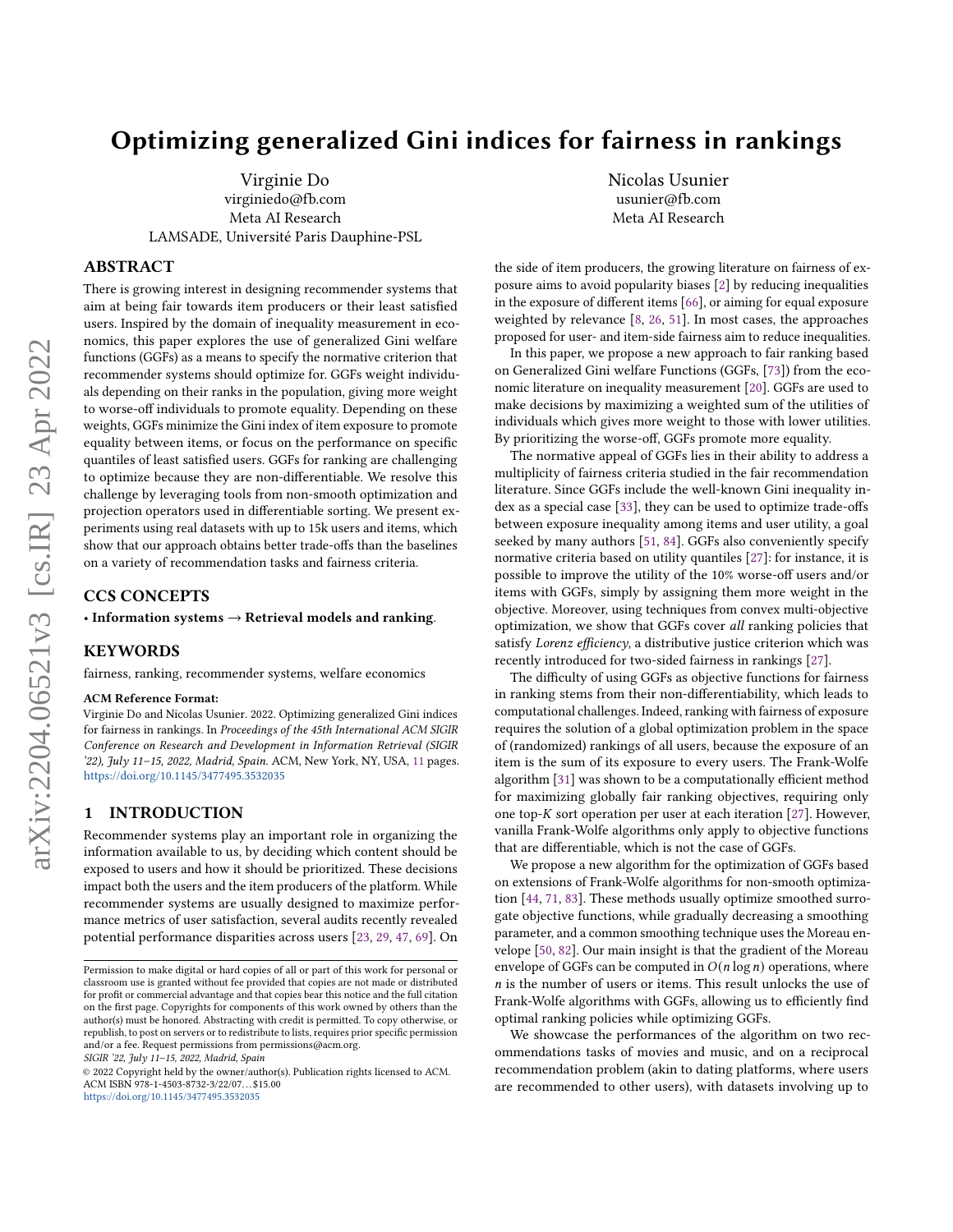$15k$  users and items. Compared to relevant baselines, we show that our algorithm successfully yields better trade-offs in terms of user utility and inequality in item exposure measured by the Gini index. Our approach also successfully finds better trade-offs in terms of two-sided fairness when maximizing the lower quantiles of user utility while minimizing the Gini index of item exposure.

In the remainder of the paper, we first describe our recommendation framework. We then present the family of generalized Gini welfare functions and its relationship to previously proposed fairness criteria in ranking. In Sec. [3](#page-3-0) we provide the details of our algorithm and the convergence guarantees. Our experimental results are reported in Sec. [4,](#page-5-0) and an extension to reciprocal recommendation problems is discussed in Sec. [5.](#page-6-0) We position our approach with respect to the related work in Sec. [6,](#page-8-0) and Sec. [7](#page-9-8) concludes the paper and discusses the limitations of our work.

# 2 FAIR RANKING WITH GENERALIZED GINI

#### <span id="page-1-0"></span>2.1 Recommendation framework

We consider a recommendation scenario with  $n$  users, and  $m$  items, and *K* recommendation slots.  $\mu_{ij} \in [0, 1]$  denotes the value of item *j* for user *i* (e.g, a "liking" probability), and we assume the values  $\mu$ are given as input to the system. The goal of the system is to produce a ranked list of items for each of the  $n$  users. Following previous work on fair rankings [e.g. [66\]](#page-10-3), we consider randomized rankings because they enable the use of convex optimization techniques to generate the recommendations, which would otherwise involve an intractable combinatorial optimization problem in the space of all users' rankings. A randomized ranking for user i is represented by a bistochastic matrix  $P_i \in \mathbb{R}^{m \times m}$ , where  $P_{i,k}$  is the probability that item  $j$  is recommended to user  $i$  at position  $k$ . The recommender system is characterized by a *ranking policy*  $P = (P_i)_{i=1}^n$ . We denote the convex set of ranking policies by  $P$ .

We use the term *utility* in its broad sense in cardinal welfare economics as a "measurement of the higher-order characteristic that is relevant to the particular distributive justice problem at hand" [\[52\]](#page-10-13). Similarly to [\[27,](#page-9-6) [60,](#page-10-14) [72\]](#page-10-15), we define the utility of a user as the ranking performance, and the utility of an item as its average exposure to users, which are formalized in [\(2.1\)](#page-1-0) below. Utilities are defined according to the position-based model [\[8,](#page-9-3) [27,](#page-9-6) [51\]](#page-10-4) with weights  $\mathbf{b} \in \mathbb{R}$  $\mathbb{R}^m_+$ . The weight  $b_k$  is the probability that a user examines the item at position  $k$ , and we assume that the weights are non-increasing. Since there are *K* recommendation slots, we have  $b_1 \geq \ldots \geq b_K$ and  $b_k = 0$  for any  $k > K$ . The user and item utilities are then:

*User utility:* 
$$
u_i(P) = \sum_{j=1}^{m} \mu_{ij} P_{ij}^{\top} b
$$
 *Item exposure:*  $v_j(P) = \sum_{i=1}^{n} P_{ij}^{\top} b$ . (1)

We follow a general framework where the ranking policy  $P$  is found by maximizing a global welfare function  $F(P)$ , and the welfare function is a weighted sum of welfare functions for users and items:

$$
F(P) = (1 - \lambda)g^{\text{user}}(\boldsymbol{u}(P)) + \lambda g^{\text{item}}(\boldsymbol{v}(P)),
$$
 (2)

where  $g^{\text{user}} : \mathbb{R}^n \to \mathbb{R}$  and  $g^{\text{item}} : \mathbb{R}^m \to \mathbb{R}$  respectively aggregate the utilities of users and item exposures and  $\lambda \in [0, 1]$  specifies the relative weight of users and items.

# <span id="page-1-1"></span>2.2 Generalized Gini welfare functions

In this work, we focus on the case where  $a^{\text{item}}$  and  $a^{\text{user}}$  are based on Generalized Gini welfare Functions (GGFs) [\[73\]](#page-10-5)). A GGF  $g_w$  :  $\mathbb{R}^n \to \mathbb{R}$  is a function parameterized by a vector  $w \in \mathbb{R}^n$  of nonincreasing positive weights such that  $w_1 = 1 \ge ... \ge w_n \ge 0$ , and defined by a weighted sum of its sorted inputs, which is also called an ordered weighted averaging operator (OWA) [\[80\]](#page-10-16). Formally, let  $x \in \mathbb{R}^n$  be a utility vector and denote by  $x^{\uparrow}$  the values of x sorted in increasing order, i.e.,  $x_1^{\uparrow} \leq ... \leq x_n^{\uparrow}$ . Then:

$$
g_{\mathbf{w}}(\mathbf{x}) = \sum_{i=1}^{n} w_i x_i^{\uparrow}.
$$

Let  $V_n = \{ w \in \mathbb{R}^n : w_1 = 1 \ge ... \ge w_n \ge 0 \}$  be the set of admissible weights of GGFs. Given  $w^1 \in V_n$ ,  $w^2 \in V_m$  and  $\lambda \in (0, 1)$ , we define the *two-sided GGF* as the welfare function [\(2.1\)](#page-1-0) with  $g^{\text{user}} = g_{w^1}$  and  $g^{\text{item}} = g_{w^2}$ :

$$
F_{\lambda,\mathbf{w}^1,\mathbf{w}^2}(P) = (1-\lambda)g_{\mathbf{w}^1}(\mathbf{u}(P)) + \lambda g_{\mathbf{w}^2}((\mathbf{v}(P)).
$$
 (3)

With non-increasing, non-negative weights  $w$ , OWA operators are concave [\[80\]](#page-10-16). The maximization of  $F_{\lambda, \mathbf{w}^1, \mathbf{w}^2}(P)$  [\(2.2\)](#page-1-1) is thus a convex optimization problem (maximization of a concave function over the convex set of ranking policies). GGFs address fairness from the point of view of distributive justice in welfare economics [\[52\]](#page-10-13), because they assign more weight to the portions of the population that have the least utility. Compared to a standard average, a GGF thus promotes more equality between individuals.

<span id="page-1-3"></span>Relationship to the Gini index. GGFs are welfare functions so they follow the convention that they should be maximized. Moreover, if  $w_i > 0$  for all *i*,  $g_w$  is increasing with respect to every individual utilities, which ensures that maximizers of GGFs are Pareto-optimal [\[52\]](#page-10-13). The Gini index of x, denoted  $Gini(x)$  is associated to the GGF  $g_{\bf w}({\bf x})$  with  $w_i = \frac{(n-i+1)}{n}$  [for formulas of Gini index, see [81\]](#page-10-17):

Gini(x) = 
$$
1 - \frac{2}{\|x\|_1} \sum_{i=1}^{n} \frac{n-i+1}{n} x_i^{\uparrow}
$$
 (4)  
=  $\frac{1}{n^2 \bar{x}} \sum_{i=1}^{n} \sum_{j=1}^{n} |x_i - x_j|$  with  $\bar{x} = \frac{1}{n} \sum_{i=1}^{n} x_i$ .

The second equality gives a more intuitive formula as a normalized average of absolute pairwise differences. The Gini index is an inequality measure, and therefore should be minimized, but, more importantly, it is normalized by the sum of utilities  $||x||_1$ , which means that in general minimizing the Gini index does not yield Pareto-optimal solutions. The importance of this normalization is discussed by e.g., Atkinson [\[4\]](#page-9-9), and by [\[27\]](#page-9-6) in the context of fairness in rankings. Yet, when x is a vector of item exposures  $\mathbf{x} = \mathbf{v}(P)$ , the normalization is not important because the total exposure is constant. It is then equivalent to minimize the Gini index of item exposures or to maximize its associated GGF.

<span id="page-1-4"></span>Multi-objective optimization of Lorenz curves. An alternative formula for  $g_{\bf w}({\bf x})$  is based on the generalized Lorenz curve<sup>[1](#page-1-2)</sup> [\[64\]](#page-10-18) of

<span id="page-1-2"></span> $^{\rm 1}$  Lorenz curves are normalized so that the last value is 1, while generalized Lorenz curves are not normalized.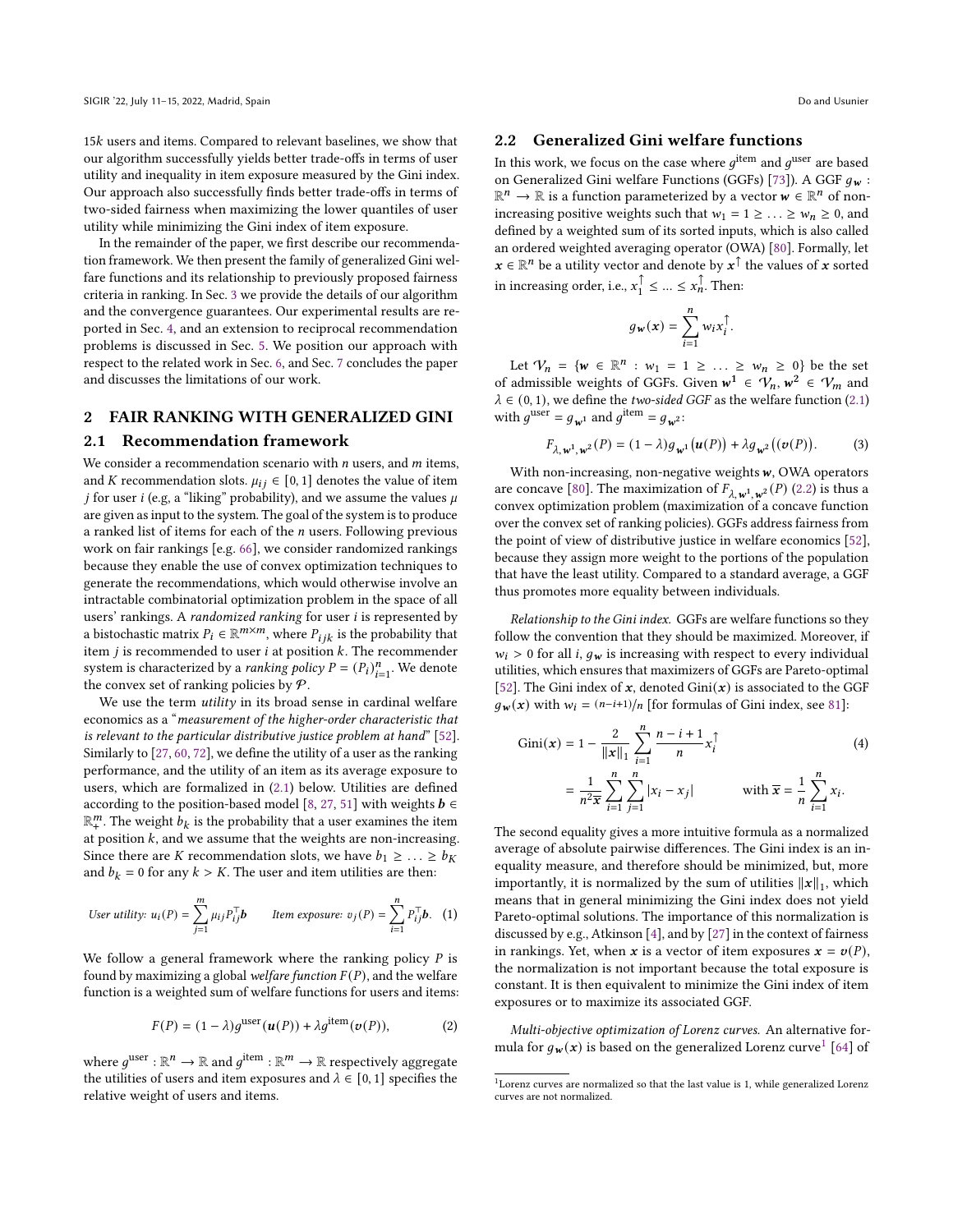$x$ , which is denoted  $X$  and is defined as the vector of cumulative sums of sorted utilities:

$$
g_{\mathbf{w}}(\mathbf{x}) = \sum_{i=1}^{n} w_{i}^{\prime} X_{i} \text{ where } w_{i}^{\prime} = w_{i} - w_{i+1} \text{ and } X_{i} = x_{1}^{\uparrow} + \ldots + x_{i}^{\uparrow}.(5)
$$

We used the convention  $w_{n+1} = 0$ . Notice that since the weights w are non-increasing, we have that  $w'_i \geq 0$ . Thus, family of admissible OWA weights  $w$  yield weights  $w'$  that are non-negative and sum to 1. This formula offers the interpretation of GGFs as positively weighted averages of points of the generalized Lorenz curves. Every GGF thus corresponds to a scalarization of the multi-objective problem of maximizing every point of the generalized Lorenz curve [\[32,](#page-9-10) [49\]](#page-10-19). We get back to this interpretation in the next subsections.

#### <span id="page-2-2"></span>2.3 GGFs for fairness in rankings

To give concrete examples of the relevance of GGFs for fairness in rankings, we provide here two fairness evaluation protocols that have been previously proposed and fall under the scope of maximizing of GGFs as in Eq. [\(2.2\)](#page-1-1).

<span id="page-2-0"></span>Trade-offs between user utility and inequality in item exposure. The first task consists in mitigating inequalities of exposure between (groups of) items, and appears in many studies [\[66,](#page-10-3) [78,](#page-10-20) [84\]](#page-10-7). This leads to a trade-off between the total utility of users and inequality among items, and such inequalities are usually measured by the Gini index (as in [\[8,](#page-9-3) [51\]](#page-10-4)). Removing the dependency on  $P$  to lighten the notation, a natural formulation of this trade-off uses the two-sided GGF [\(2.2\)](#page-1-1) by setting  $w^1 = (1, \ldots, 1)$  and  $w^2 = \left(\frac{m-j+1}{m}\right)^m$  $\sum_{j=1}^{m}$ , which yields:

$$
g^{\text{user}}(u) = \frac{1}{n} \sum_{i=1}^{n} u_i \qquad g^{\text{item}}(v) = \sum_{j=1}^{m} \frac{m-j+1}{m} v_j^{\uparrow}.
$$
 (6)

As stated in the previous section, for item exposure, maximizing  $a^{item}$  is equivalent to minimizing the Gini index. The Gini index for  $\hat{g}^{\text{item}}$  has been routinely used for evaluating inequality in item exposure [\[8,](#page-9-3) [51\]](#page-10-4) but there is no algorithm to optimize general trade-offs between user utility and the Gini index of exposure. Morik et al. [\[51\]](#page-10-4) use the Gini index of exposures in the context of dynamic ranking (with the absolute pairwise differences formula [\(2.2\)](#page-1-3)), where their algorithm is shown to asymptotically drive  $g^{\text{item}}(\boldsymbol{v})$  to 0, equivalent to  $\lambda \rightarrow 1$  in [\(2.1\)](#page-1-0). However, their algorithm cannot be used to converge to the optimal rankings for other values of  $\lambda$ . Do et al. [\[27\]](#page-9-6) use as baseline a variant using the standard deviation of exposures instead of absolute pairwise difference because it is easier to optimize (it is smooth except on 0). In contrast, our approach allows for the direct optimization of the welfare function [\(2.1\)](#page-1-0) with this instantiation of  $a^{\rm \bar{it}em}$  given by eq. [\(2.3\)](#page-2-0).

Several authors [\[8,](#page-9-3) [51\]](#page-10-4) used *merit-weighted* exposure<sup>[2](#page-2-1)</sup>  $v'_{i}(P)$  =  $v(P)/\overline{\mu}_j$  where  $\overline{\mu}_j = \frac{1}{n} \sum_{i=1}^n \mu_{ij}$  is the average value of item j across users, rather than the exposure itself. We keep the non-weighted exposure to simplify the exposition, but our method straightforwardly applies to merit-weighted exposure. Note however that the sum of weighted exposures is not constant, so using [\(2.3\)](#page-2-0) with

merit-weighted exposures is not strictly equivalent to minimizing the Gini index.

<span id="page-2-3"></span>Two-sided fairness. Do et al. [\[27\]](#page-9-6) propose to add a user-side fairness criterion to the trade-off above, to ensure that worse-off users do not bear the cost of reducing exposure inequalities among items. Their evaluation involves multi-dimensional trade-offs between specific points of the generalized Lorenz curve. Using the formulation [\(2.2\)](#page-1-4) of GGFs, trade-offs between maximizing the cumulative utility at a specific quantile  $q$  of users and total utility can be formulated using a parameter  $\omega \in [0, 1]$  as follows:

$$
g^{\text{user}}(\boldsymbol{u}) = \sum_{i=1}^{n} w_i' U_i \quad \text{with } w'_{\lfloor qn \rfloor} = \omega \text{ and } w'_n = 1 - \omega, \quad (7)
$$

where all other values of  $w'_i = 0$ . In our experiments, we combine this  $q^{\text{user}}$  with the Gini index for  $q^{\text{item}}$  for two-sided fairness.

#### 2.4 Generating all Lorenz efficient solutions

In welfare economics, the fundamental property of concave welfare functions is that they are monotonic with respect to the dominance of generalized Lorenz curves [\[4,](#page-9-9) [52,](#page-10-13) [64\]](#page-10-18), because this garantees that maximizing a welfare function performs an optimal redistribution from the better-off to the worse-off at every level of average utility. In the context of two-sided fairness in rankings, Do et al. [\[27\]](#page-9-6) formalize their fairness criterion by stating that a ranking policy is fair as long as the generalized Lorenz curves of users and items are not jointly dominated. In this section, we show that the family of GGFs  $F_{\lambda, \mathbf{w}^1, \mathbf{w}^2}(P)$  [\(2.2\)](#page-1-1) allows to generate every ranking policy that are fair under this definition, and only those. The result follows from standard results of convex multi-objective optimization [\[32,](#page-9-10) [49\]](#page-10-19). We give here the formal statements for exhaustivity.

Let  $x$  and  $x'$  two vectors in  $\mathbb{R}^n_+$ . We say that  $x$  weakly-Lorenzdominates  $x'$ , denoted  $x \geq_L x'$ , when the generalized Lorenz curve of x is always at least equal to that of  $x'$ , i.e.,  $x \geq_L x' \iff$ ∀ $i, X_i \geq X'_i$ . We say that  $x$  Lorenz-dominates  $x'$ , denoted  $x >_L x'$ if  $x \geq_L x'$  and  $x \neq x'$ , i.e., if the generalized Lorenz curve of x is strictly larger than that of  $x'$  on at least one point. The criterion that generalized Lorenz curves of users and items are not jointlydominated is captured by the notion of Lorenz-efficiency:

Definition 1 (Do et al. [\[27\]](#page-9-6)). A ranking policy  $P \in \mathcal{P}$  is Lorenz*efficient* if there is no  $P' \in \mathcal{P}$  such that either  $[u(P') \succeq_L u(P)$  and  $\mathcal{v}(P') >_{\mathbb{L}} \mathcal{v}(P)$  or  $[\mathcal{v}(P') \geq_{\mathbb{L}} \mathcal{v}(P)$  and  $\mathcal{u}(P') >_{\mathbb{L}} \mathcal{u}(P)$ .

We now present the main result of this section:

<span id="page-2-4"></span>PROPOSITION 2. Let  $\Theta = (0, 1) \times V_n \times V_m$ .

- (1) Let  $(\lambda, w^1, w^2) \in \Theta$ , where  $w^1$  and  $w^2$  have strictly decreasing weights, and  $P^* \in \text{argmax}_{P \in \mathcal{P}} F_{\lambda, \mathbf{w}^1, \mathbf{w}^2}(P)$ . Then  $P^*$  is Lorenz-efficient.
- (2) If P is Lorenz efficient, then there exists  $(\lambda, w^1, w^2) \in \Theta$  such that  $P \in \text{argmax}_{P \in \mathcal{P}} F_{\lambda, \mathbf{w}^1, \mathbf{w}^2}(P)$ .

PROOF. The proof uses standard results on convex multi-objective optimization from [\[32,](#page-9-10) [49\]](#page-10-19). Written in the form [\(2.2\)](#page-1-4), the GGFs corresponds to the scalarization of the multi-objective problem of jointly maximizing the generalized Lorenz curves of users and items, which is a problem with  $n + m$  objectives. Indeed, each objective function

<span id="page-2-1"></span> $^{2}$ also called "equity of attention" [\[8\]](#page-9-3), "disparate treatment" [\[66\]](#page-10-3)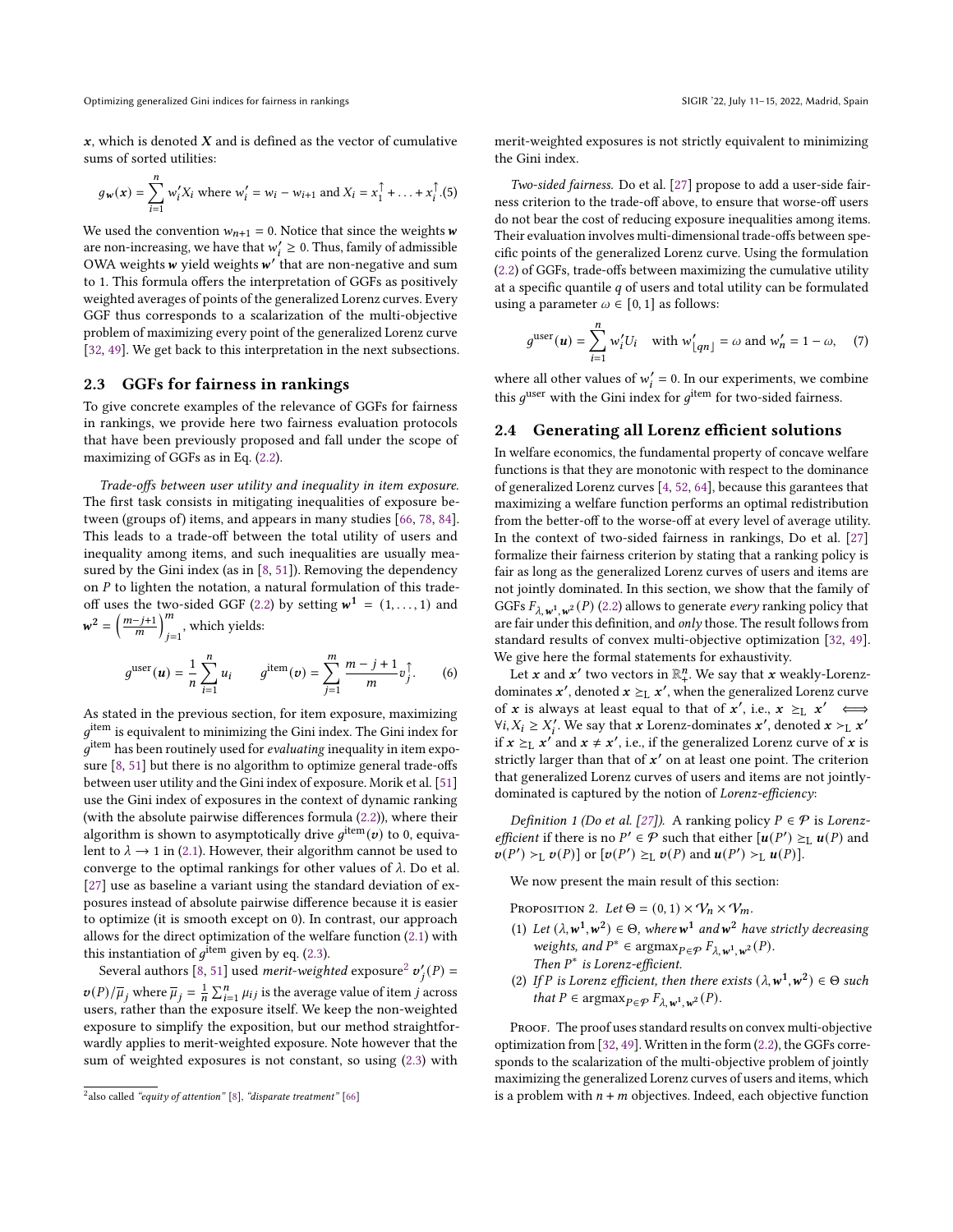is a point of the generalized Lorenz curve  $(U(P), V(P))$ . Each objective  $U_i(P)$  is concave because it corresponds to an OWA operator with non-increasing weights  $\rho$  with  $\rho_{i'} = \mathbb{1}_{\{i' \leq i\}}$ , applied to utilities, which are linear functions of the ranking policy. Each objective  $V_i(P)$  is similarly concave. Moreover, we are optimizing over the convex set of stochastic ranking policies  $P$ . The multi-objective problem is then concave, which means that the maximizers of all weighted sums of the objectives  $(U(P), V(P))$  with strictly positive weights are Pareto-efficient. Reciprocally every Pareto-efficient solution is a solution of a non-negative weighted sum of the objectives  $(U(P), V(P))$ , where the weights sum to 1 [\[49\]](#page-10-19).

The result follows from the observation that the Lorenz-efficiency of P, defined as the Lorenz-efficiency of  $(u(P), v(P))$ , is equivalent to the Pareto-efficiency of its joint user-item Lorenz curves  $(U(P), V(P))$ . This is because the Lorenz dominance relation between vectors  $x, x'$  is defined as Pareto dominance in the space of their generalized Lorenz curves  $X, X'$ .

 $\Box$ 

<span id="page-3-1"></span>Additive welfare functions vs GGFs. Do et al. [\[27\]](#page-9-6) use additive concave welfare functions to generate Lorenz-efficient rankings. Let  $\phi(x, \alpha) = x^{\alpha}$  if  $\alpha > 0$ ,  $\phi(x, \alpha) = \log(x)$  if  $\alpha = 0$  and  $\phi(x, \alpha) = -x^{\alpha}$ if  $\alpha$  < 0. Do et al. [\[27\]](#page-9-6) use concave welfare functions of the form:

$$
g^{\text{user}}(\boldsymbol{u}) = \sum_{i=1}^{n} \phi(u_i, \alpha_1) \qquad g^{\text{item}}(\boldsymbol{v}) = \sum_{j=1}^{m} \phi(v_j, \alpha_2) \qquad (8)
$$

Where  $\alpha_1$  (resp.  $\alpha_2$ ) specifies how much the rankings should redistribute utility to worse-off users (resp. least exposed items).

Additive separability plays an important role in the literature on inequality measures [\[4,](#page-9-9) [19,](#page-9-11) [22\]](#page-9-12), as well as in the study of welfare functions because additive separability follows from a standard axiomatization [\[52\]](#page-10-13). However, this leads to a restricted class of functions, so that varying  $\alpha_1, \alpha_2$  and  $\lambda$  in [\(2.4\)](#page-3-1) cannot generate all Lorenz-efficient solutions in general. The GGF approach provides a more general device to navigate the set of Lorenz-efficient solutions, with interpretable parameters since they are weights assigned to points of the generalized Lorenz curve.

# <span id="page-3-0"></span>3 OPTIMIZING GENERALIZED GINI WELFARE

In this section, we provide a scalable method for optimizing two-sided GGFs welfare functions [\(2.2\)](#page-1-1)  $F_{\lambda, \mathbf{w}^1, \mathbf{w}^2}$ . The challenge of optimizing GGFs is that they are nondifferentiable since they require sorting utilities. We first describe why existing approaches to optimize GGFs are not suited to ranking in Sec. [3.1.](#page-3-2) We then show how to efficiently compute the gradient of the Moreau envelope of GGFs in Sec. [3.2](#page-3-3) and present the full algorithm in Sec. [3.3.](#page-4-0)

#### <span id="page-3-2"></span>3.1 Challenges

In multi-objective optimization, a standard approach to optimizing OWAs is to solve the equivalent linear program derived by Ogryczak and Śliwiński [\[56\]](#page-10-21). Because the utilities depend on 3dtensors  $P \in \mathcal{P}$  in our case, the linear program has  $O(n \cdot m^2)$  variables and constraints, which is prohibitively large in practice. Another approach consists in using online subgradient descent to optimize

GGFs, like [\[13,](#page-9-13) [48\]](#page-10-22). This is not tractable in our case because it requires to project iterates onto the parameter space, which in our case involves costly projections onto the space of ranking policies  $P$ . On the other hand, the Frank-Wolfe algorithm [\[31\]](#page-9-7) was shown to provide a computationally efficient and provably convergent method to optimize over  $\mathcal{P}$  [\[27\]](#page-9-6). However, it only applies to smooth functions, and Frank-Wolfe with subgradients may not converge to an optimal solution [\[55\]](#page-10-23).

We turn to Frank-Wolfe variants for nonsmooth objectives, since Frank-Wolfe methods are well-suited to our structured ranking problem [\[17,](#page-9-14) [27,](#page-9-6) [40\]](#page-10-24). More precisely, following [\[44,](#page-10-8) [71,](#page-10-9) [83\]](#page-10-10), our algorithm uses the Moreau envelope of GGFs for smoothing. The usefulness of this smooth approximation depends on its gradient, which computation is in some cases intractable [\[16\]](#page-9-15). Our main technical contribution is to show that the gradient of the Moreau envelope of GGFs can be computed in  $O(n \log n)$  operations.

#### <span id="page-3-3"></span>3.2 The Moreau envelope of GGFs

In the sequel,  $||z||$  denotes the  $\ell_2$  norm. Moreover, a function  $L : X \subseteq$  $\mathbb{R}^n \to \mathbb{R}$  is C-smooth if it is differentiable with C-Lipschitz continuous gradients, i.e., if  $\forall x, x' \in \mathcal{X}$  ,  $\|\nabla L(x) - \nabla L(x')\| \leq C \|x - x'\|$  .

3.2.1 Definition and properties. Let us fix weights  $w \in V$  and focus on maximizing the GGF  $g_w$ . Let  $h(z) := -g_w(z)$  to obtain a convex function (this simplifies the overall discussion). The function  $h$  is ∥∥-Lipschitz continuous, but non-smooth. We consider the smooth approximation of h given by its Moreau envelope [\[59\]](#page-10-25) defined as:

$$
h^{\beta}(z) = \min_{z' \in \mathbb{R}^n} h(z') + \frac{1}{2\beta} ||z - z'||^2.
$$

It is known that  $h^{\beta}(z) \leq h(z) \leq h^{\beta}(z) + \frac{\beta}{2} ||w||^2$  and that  $h^{\beta}$  is  $\frac{1}{\beta}$ -smooth [see e.g., [71\]](#page-10-9). The parameter  $\beta$  thus controls the trade-off between the smoothness and the quality of the approximation of  $h$ .

<span id="page-3-4"></span>

| <b>Algorithm 1:</b> Computation of $\Pi_{C(\tilde{\mathbf{w}})}$                                                       |
|------------------------------------------------------------------------------------------------------------------------|
| <b>input</b> : GGF weights $w \in \mathbb{R}^n$ , $z \in \mathbb{R}^n$                                                 |
| <b>output:</b> Projection of z onto the permutahedron $C(\tilde{w})$ .                                                 |
| $\mathbf{u} \ \tilde{\mathbf{w}} \leftarrow -(\mathbf{w}_n, , \mathbf{w}_1)$ and $\sigma \leftarrow \text{argsort}(z)$ |
| $x \leftarrow \text{PAV}(z_{\sigma} - \tilde{\mathbf{w}})$                                                             |
| 3 $y \leftarrow z + x_{\sigma^{-1}}$                                                                                   |
| $4$ Return $\boldsymbol{\mathit{u}}$ .                                                                                 |
|                                                                                                                        |

3.2.2 Efficient computation of the gradient. We now present an efficient procedure to compute the gradient of  $f^{\beta}(P) := h^{\beta}(u(P)).$ 

Given an integer  $n \in \mathbb{N}$ , let  $[[n]] := \{1, \ldots, n\}$  and let  $\mathfrak{S}_n$  denotes the set of permutations of  $[[n]]$ . For  $x \in \mathbb{R}^n$ , and  $\sigma \in \mathfrak{S}_n$ , let us denote by  $x_{\sigma} = (x_{\sigma(1)}, ..., x_{\sigma(n)})$ . Furthermore, let  $C(x)$  denote the *permutahedron* induced by  $x$ , defined as the convex hull of all permutations of the vector  $x: C(x) = \text{conv}\{x_{\sigma} : \sigma \in \mathfrak{S}_n\}.$ Finally, let  $\Pi_X(z) := \operatorname{argmin} \|z - z'\|^2$ . denote the projection onto  $z'\in\mathcal{X}$ a compact convex X. The following proposition formulates  $\nabla f^{\beta}$  as

a projection onto a permutahedron: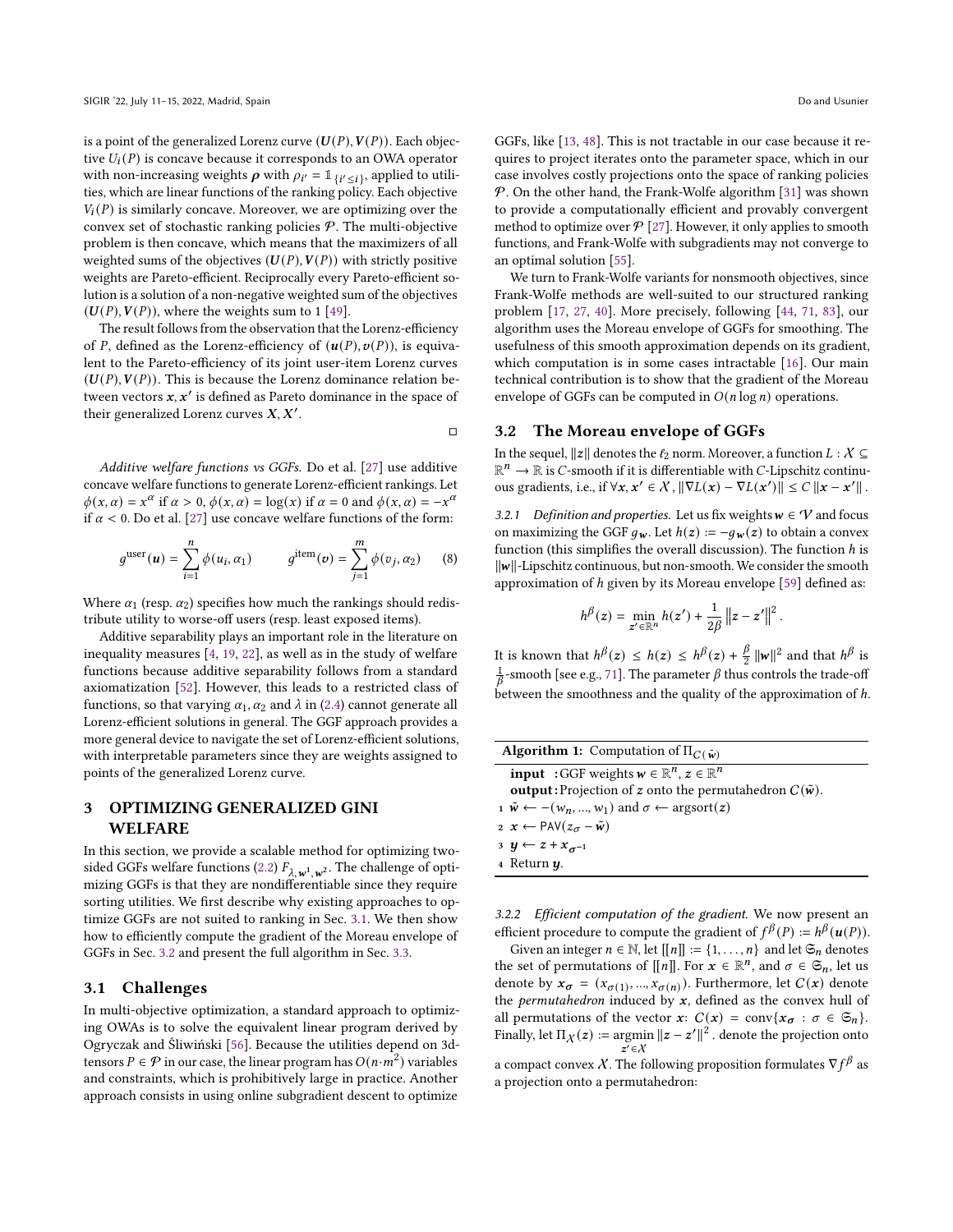Optimizing generalized Gini indices for fairness in rankings SIGIR '22, July 11–15, 2022, Madrid, Spain

<span id="page-4-4"></span>PROPOSITION 3. Let  $\tilde{w}$  = −( $w_n$ , ...,  $w_1$ ). Let  $P \in \mathcal{P}$ . Then for all  $(i, j, k) \in [[n]] \times [[m]]^2$ , we have:

$$
\frac{\partial f^{\beta}}{\partial P_{ijk}}(P) = y_i \mu_{ij} b_k \qquad \text{where} \quad \mathbf{y} = \Pi_{C(\tilde{\mathbf{w}})} \left( \frac{\mathbf{u}(P)}{\beta} \right). \tag{9}
$$

Proof. Let  $\text{prox}_{\beta h}(z) = \operatorname*{argmin}_{z' \in \mathbb{R}^n} \beta h(z) + \frac{1}{2} ||z' - z||^2$  denote the proximal operator of  $\beta h$ . Denoting by  $u^*$  the adjoint of  $u$ , it is known that  $\nabla f^{\beta}(P) = \frac{1}{\beta} u^*(u(P) - \text{prox}_{\beta h}(u(P))$  [\[59\]](#page-10-25).

We first notice that since  $w$  are non-increasing, the rearrange-ment inequalities [\[36\]](#page-10-26) gives:  $h(z) = - \min_{\sigma \in \mathfrak{S}_n} w_{\sigma}^{\top} z = \max_{\sigma \in \mathfrak{S}_n} -w_{\sigma}^{\top} z$ . Thus, h is the support function of the convex set  $C(\tilde{w})$ , since:

$$
h(z) = \max_{\sigma \in \mathfrak{S}_n} -\mathbf{w}_\sigma^\mathsf{T} z = \sup_{\mathbf{y} \in C(\tilde{\mathbf{w}})} \mathbf{y}^\mathsf{T} z.
$$

Then the Fenchel conjugate of h is the indicator function of  $C(\tilde{w})$ , and its proximal is the projection  $\Pi_{\mathcal{C}(\tilde{\bm w})}$  [\[59\]](#page-10-25). By Moreau decomposition, we get  $prox(z) = z - \beta \Pi_{C(\tilde{\mathbf{w}})}(z/\beta)$ , and thus:

$$
\nabla f^{\beta}(P) = \boldsymbol{u}^* \left( \Pi_{C(\tilde{\boldsymbol{w}})} \left( \boldsymbol{u}(P) / \beta \right) \right).
$$

The result follows from the definition of  $\boldsymbol{u}(P) = \left(\sum_{i,k} \mu_{ij} P_{iik} b_k \right)^n$  $\frac{n}{i=1}$ . □

Overall, computing the gradient of the Moreau envelope boils down to a projection onto the permutahedron  $C(\tilde{w})$ . This projection was shown by several authors to be reducible to isotonic regression:

PROPOSITION 4 (REDUCTION TO ISOTONIC REGRESSION [\[10,](#page-9-16) [46,](#page-10-27) [53\]](#page-10-28)). Let  $\sigma \in \mathfrak{S}_n$  that sorts  $z$  decreasingly, i.e.  $z_{\sigma(1)} \geq \ldots \geq z_{\sigma(n)}$ . Let  $x$ be a solution to isotonic regression on  $z_{\sigma} - \tilde{w}$ , i.e.

$$
\mathbf{x} = \underset{\mathbf{x}_1' \leq \dots \leq \mathbf{x}_n'}{\operatorname{argmin}} \frac{1}{2} ||\mathbf{x}' - (\mathbf{z}_{\sigma} - \tilde{\mathbf{w}})||^2
$$

Then we have:  $\Pi_{C(\tilde{\mathbf{w}})}(z) = z + x_{\sigma^{-1}}$ .

Following these works, we use the Pool Adjacent Violators (PAV) algorithm for isotonic regression, which gives a solution in  $O(n)$ iterations given a sorted input [\[7\]](#page-9-17). The algorithm for computing the projection is summarized in Alg. [1](#page-3-4) where we use the notation  $argsort(z) = \{ \sigma \in \mathfrak{S}_n : z_{\sigma(1)} \geq \ldots \geq z_{\sigma(n)} \}$  for permutations that sort  $z \in \mathbb{R}^n$  in decreasing order. Including the sorting of  $\frac{u(P)}{\beta}$ , it costs  $O(n \log n)$  time and  $O(n)$  space.

<span id="page-4-5"></span>REMARK 1. Our method is related to the differentiable sorting operator of Blondel et al. [\[10\]](#page-9-16), which uses a regularization term to smooth the linear formulation of sorting. The regularized form can itself be written as a projection to a permutahedron. The problem they address is different since they differentiate the multi-dimensional sort operation, but eventually the techniques are similar because the smoothing is done in a similar way.

REMARK 2. We computed the gradient of  $f^{\beta}(P) = h^{\beta}(u(P))$  with user utilities. The gradient of  $f^{\beta}(P) = h^{\beta}(v(P))$  using item exposures is computed similarly:  $\frac{\partial f^{\beta}}{\partial P_{ijk}}(P) = y_j b_k$  with  $\mathbf{y} = \Pi_{C(\tilde{\mathbf{w}})}\left(\frac{\mathbf{v}(P)}{\beta}\right)$ .

#### <span id="page-4-0"></span>3.3 Frank-Wolfe with smoothing

We return to the optimization of the two-sided GGF objective [\(2.2\)](#page-1-1). In this section, we fix the parameters  $(\lambda, w^1, w^2)$  and consider the minimization of  $f := -F_{\lambda, \mathbf{w}^1, \mathbf{w}^2}$  over  $\mathcal{P}$ . For  $\beta > 0$  we denote by  $h_1^{\beta}$ .<br>1 and  $h^{\beta}_{\alpha}$  $\frac{\beta}{2}$  the Moreau envelopes of − $g_{\mathbf{w}^1}$  and − $g_{\mathbf{w}^2}$  respectively. The smooth approximation of  $f$  is then:

$$
f^{\beta}(P) := (1 - \lambda)h_1^{\beta}(u(P)) + \lambda h_2^{\beta}(v(P)).
$$

Our algorithm FW-smoothing (Alg. [2\)](#page-4-1) for minimizing  $f$  uses the Frank-Wolfe method for nonsmooth optimization from Lan [\[44\]](#page-10-8)<sup>[3](#page-4-2)</sup>. Given a sequence  $(\beta_t)_{t\geq 1}$  of positive values decreasing to 0, the algorithm constructs iterates  $P^{(t)}$  by applying Frank-Wolfe updates to  $f^{\beta_t}$  at each iteration t. More precisely, FW-smoothing finds an update direction with respect to  $\nabla f^{\beta_t}$  by computing:

$$
Q^{(t)} = \underset{P \in \mathcal{P}}{\operatorname{argmin}} \langle P \mid \nabla f^{\beta_t} (P^{(t-1)}) \rangle. \tag{10}
$$

.

The update rule is  $P^{(t)} = P^{(t-1)} + \frac{2}{t+2} (Q^{(t)} - P^{(t-1)}).$ 

Before giving the details of the computation of [\(3.3\)](#page-4-0), we note that applying the convergence result of Lan [\[44\]](#page-10-8), and denoting  $D\varphi = \max_{P, P' \in \mathcal{P}} ||P - P'||$  the diameter of  $\mathcal{P}$ , we obtain<sup>[4](#page-4-3)</sup>:

PROPOSITION 5 (TH. 4, [\[44\]](#page-10-8)). With  $\beta_0 = \frac{2D_P b_1}{\|\mathbf{w}\|}$  and  $\beta_t = \frac{\beta_0}{\sqrt{t}}$ , FW-smoothing obtains the following convergence rate:

$$
f(P^{(T)}) - f(P^*) \le \frac{2D\varphi b_1 \|\mathbf{w}\|}{\sqrt{T}}
$$

| <b>Algorithm 2:</b> FW-smoothing. Alg. 1 is used for $\boldsymbol{y}^1$ and $\boldsymbol{y}^2$ . |  |  |
|--------------------------------------------------------------------------------------------------|--|--|
|                                                                                                  |  |  |

<span id="page-4-1"></span>**input** :values  $(\mu_{ij})$ , # of iterations *T*, smoothing seq.  $(\beta_t)_t$ **output**: ranking policy  $P^{(T)}$ 

1 Initialize  $P^{(0)}$  such that  $P_i^{(0)}$  sorts  $\mu_i$  in decreasing order 2 for  $t=1, \ldots, T$  do

3  
\nLet 
$$
y^1 = \Pi_{C(\tilde{w}^1)} \left( \frac{u(P^{(t-1)})}{\beta_t} \right)
$$
 and  $y^2 = \Pi_{C(\tilde{w}^2)} \left( \frac{v(P^{(t-1)})}{\beta_t} \right)$   
\n4  
\nfor  $i=1, ..., n$  do  
\n $\tilde{\mu}_{ij} = (1 - \lambda) y_i^1 \mu_{ij} + \lambda y_j^2$   
\n6  
\n $\tilde{\sigma}_i \leftarrow \text{top-}K(-\tilde{\mu}_i) / / \text{Update direction (3.3)}$   
\n7

**8** Let 
$$
Q^{(t)} \in \mathcal{P}
$$
 such that  $Q_i^{(t)}$  represents  $\tilde{\sigma}_i$ 

9 
$$
P^{(t)} \leftarrow (1 - \frac{2}{t+2})P^{(t-1)} + \frac{2}{t+2}Q^{(t)}
$$
.

<sup>10</sup> end

11 Return  $P^{(T)}$ .

<span id="page-4-2"></span> $3$ Lan [\[44\]](#page-10-8) uses the smoothing scheme of Nesterov [\[54\]](#page-10-29) which is in fact equal to the Moreau envelope (see [\[6,](#page-9-18) Sec. 4.3]).

<span id="page-4-3"></span><sup>4</sup> In more details, the convergence guarantee of Lan [\[44\]](#page-10-8) uses the operator norm of u and v, which we bound as follows:  $||u(P)||^2 \le \sum_i \sum_{j,k} (\mu_{ij} P_{ijk} b_k)^2 \le b_1^2 ||P||^2$ , because  $\mu_{ij} \in [0, 1]$   $b_k \in [0, b_1]$ , and similarly  $||\boldsymbol{\nu}(P)||^2 \leq b_1^2 ||P||^2$ .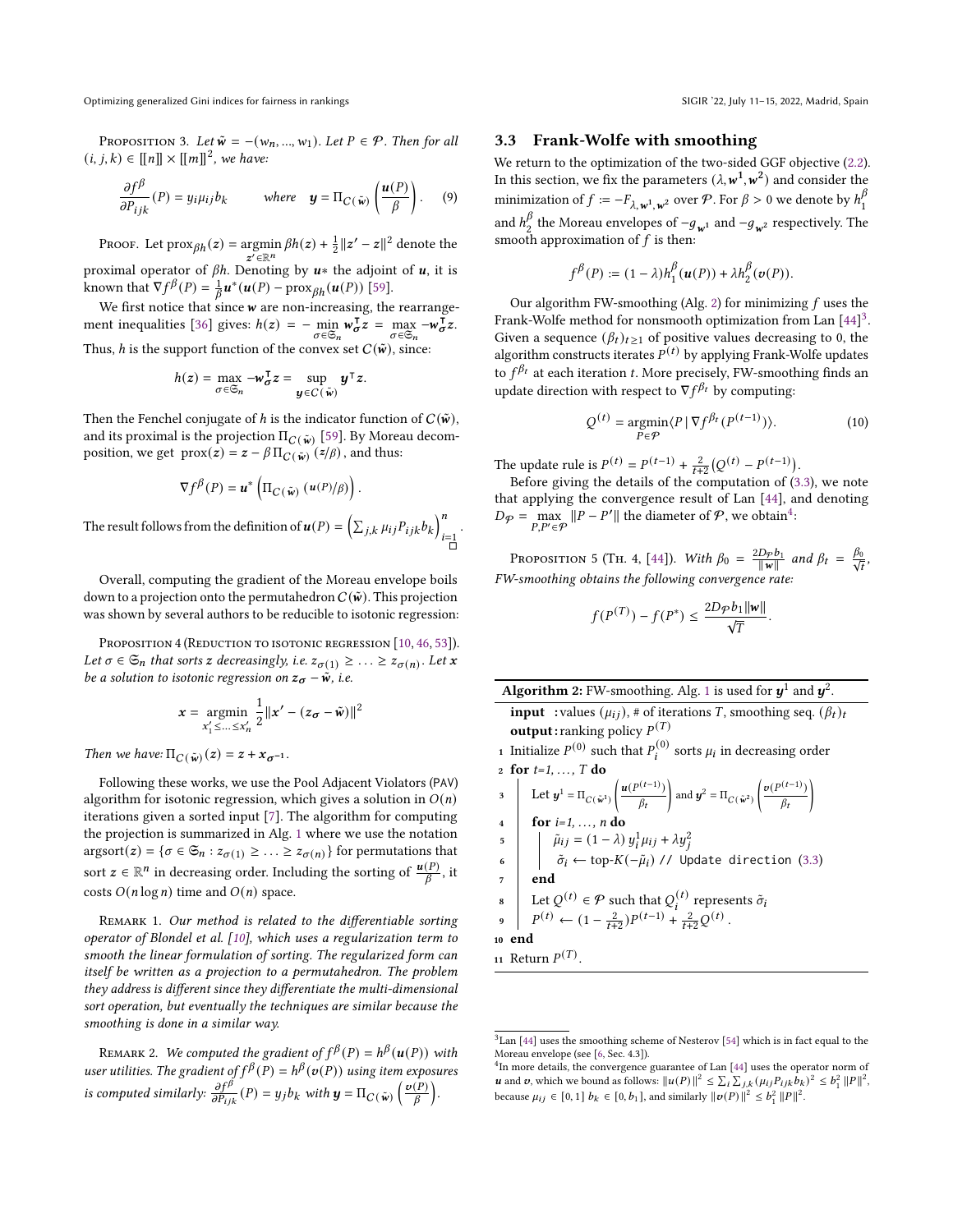Efficient computation of the update direction. For smooth welfare functions of user utilities and item exposures, the update direction  $(3.3)$  can be computed with only one top-K sorting operation per user [\[27\]](#page-9-6). In our case, the update is given by the following result, where top- $K(z) = \{\sigma \in \mathfrak{S}_n : z_{\sigma(1)} \geq \ldots \geq z_{\sigma(K)} \text{ and } \forall k \geq K, z_{\sigma(K)} \geq z_{\sigma(k)}\}$ 4.1.1 Data and evaluation protocol. We present experiments on is the set of permutations that sort the  $k$  largest elements in  $z$ .

<span id="page-5-1"></span>PROPOSITION 6. Let 
$$
\tilde{\mu}
$$
 defined by  $\tilde{\mu}_{ij} = (1 - \lambda) y_i^1 \mu_{ij} + \lambda y_j^2$  where   

$$
\mathbf{y}^1 = \Pi_{C(\tilde{\mathbf{w}}^1)} (u^{(P^{(t-1)})}/\beta_t) \text{ and } \mathbf{y}^2 = \Pi_{C(\tilde{\mathbf{w}}^2)} (v^{(P^{(t-1)})}/\beta_t).
$$

For all  $i \in [[n]]$ , let  $\tilde{\sigma}_i \in top-K(-\tilde{\mu}_i)$  and  $Q_i^{(t)}$  a permutation *matrix representing*  $\tilde{\sigma}_i$ . *Then*  $Q^{(t)}$   $\in$  argmin  $\widetilde{P} \in \mathcal{P}$  $\langle P | \nabla f^{\beta_t} (P^{(t-1)}) \rangle.$ 

PROOF. Using the expression of the gradient of the Moreau envelope derived in Proposition [3,](#page-4-4) eq. [\(3\)](#page-4-4), we have:

$$
\frac{\partial f^{\beta_t}}{\partial P_{ijk}}(P^{(t-1)})=(1-\lambda)\frac{\partial}{\partial P_{ijk}}(h^{\beta_t}_1(\boldsymbol{u}(P^{(t-1)}))+\lambda\frac{\partial}{\partial P_{ijk}}(h^{\beta_t}_2(\boldsymbol{v}(P^{(t-1)}))
$$

And thus  $\frac{\partial f^{\beta t}}{\partial P_{ijk}}(P^{(t-1)}) = \tilde{\mu}_{ij} \times b_k$ . The result then follows from [\[27,](#page-9-6) Lem. 3] and is a consequence of the rearrangement inequality [\[36\]](#page-10-26):  $Q^{(t)}$  is obtained by sorting  $\tilde{\mu}_{ij}$  in increasing order, or equivalently, by sorting  $-\tilde{\mu}_{ij}$  in decreasing order.

Since the computation of the gradient of Moreau envelopes costs  $O(n \ln n + n \ln m)$  operations using Alg. [1,](#page-3-4) then by Prop. [6](#page-5-1) at each iteration, the cost of the algorithm is dominated by the top-K sort per user, each of which has amortized complexity of  $O(m + K \ln K)$ :

PROPOSITION 7. Each iteration costs  $O(nm + nK \ln K)$  operations. The total amount of storage required is  $O(nKT)$ .

In conclusion, FW-smoothing has a cost per iteration similar to the standard Frank-Wolfe algorithm for ranking with smooth objective functions. The cost of the non-smoothness of the objective √ function is a convergence rate of  $1/\sqrt{T}$ , while the Frank-Wolfe algorithm converges in  $O(1/T)$  when the objective is smooth [\[17\]](#page-9-14).

Moreover, the algorithm produces a sparse representation of the stochastic ranking policy as a weighted sum of permutation matrices. In other words, this gives us a Birkhoff-von-Neumann decomposition [\[9\]](#page-9-19) of the bistochastic matrices for free, avoiding the overhead of an additional decomposition algorithm as in existing works on fair ranking [\[66,](#page-10-3) [68,](#page-10-30) [72\]](#page-10-15).

#### <span id="page-5-0"></span>4 EXPERIMENTS

We first present our experimental setting for recommendation of music and movies, together with the fairness criteria we explore and the baselines we consider. These fairness criteria have been chosen because they were used in the evaluation of prior work, and they exactly correspond to the optimization of a GGF. We thus expect our two-sided GGF  $F_{\lambda, w^1, w^2}$  to fare better than the baselines, because they allow for the optimization of the exact evaluation criterion. We provide experimental results that demonstrate this claim in Sec. [4.2.](#page-6-1) Note that the GGFs are extremely flexible as we discussed in Sec. [2.1,](#page-1-0) so our experiments can only show a few illustrative examples of fairness criteria that can be defined with GGFs. In Sec. [4.3,](#page-6-2) we show the usefulness of FW-smoothing compared to the simpler baseline of Frank-Wolfe with subgradients.

#### 4.1 Experimental setup

Our experiments are implemented in Python 3.9 using PyTorch<sup>[5](#page-5-2)</sup>. For the PAV algorithm, we use the implementation of Scikit-Learn.<sup>[6](#page-5-3)</sup>

two recommendation tasks, following the protocols of [\[27,](#page-9-6) [60\]](#page-10-14). First, we address music recommendation with Lastfm-2k from Cantador et al. [\[14\]](#page-9-20) which contains real listening counts of  $2k$  users for 19 $k$  artists on the online music service Last.fm<sup>[7](#page-5-4)</sup>. We filter the 2, 500 items having the most listeners. In order to show how the algorithm scales, we also consider the MovieLens-20m dataset [\[37\]](#page-10-31), which contains ratings in  $[0.5, 5]$  of movies by users, and we select the top 15, 000 users and items with the most interactions.

We use an evaluation protocol similar to [\[27,](#page-9-6) [60,](#page-10-14) [72\]](#page-10-15). For each dataset, a full user-item preference matrix  $(\mu_{i,j})_{i,j}$  is obtained by standard matrix factorization algorithms<sup>[8](#page-5-5)</sup> from the incomplete interaction matrix, following the protocol of [\[27\]](#page-9-6). Rankings are inferred from these estimated preferences. The exposure weights **b** are the standard weights of the discounted cumulative gain (DCG) (also used in e.g., [\[8,](#page-9-3) [51,](#page-10-4) [66\]](#page-10-3)):  $\forall k \in [[K]], b_k = \frac{1}{\log_2(1+k)}$ .

The generated  $\mu_{ij}$  are used as ground truth to evaluate rankings, in order to decouple the fairness evaluation of the ranking algorithms from the evaluation of biases in preference estimates (which are not addressed in the paper). The results are the average of three repetitions of the experiments over different random train/valid/test splits used to generate the  $\mu_{ij}$ .

<span id="page-5-6"></span>4.1.2 Fairness criteria. We remind two fairness tasks studied in the ranking literature and presented in Section [2.3,](#page-2-2) and describe existing approaches proposed to address them, which we consider as baselines for comparison with our two-sided GGF [\(2.2\)](#page-1-1)  $F_{\lambda, \mathbf{w}^1, \mathbf{w}^2}$ .

Task 1: Trade-offs between user utility and inequality between *items.* We use the two-sided GGF  $F_{\lambda, \mathbf{w}^1, \mathbf{w}^2}$  instantiated as in Eq. [\(2.3\)](#page-2-0), i.e., with  $w^1 = (1, \ldots, 1)$  and  $w_i^2 = \frac{m - j + 1}{m}$ . This corresponds to a trade-off function between the sum of user utilities and a GGF for items with the Gini index weights, where the trade-off is controlled by varying  $\lambda \in (0, 1)$ . We remind though that unlike the standard Gini index, the GGF is un-normalized (see eq. [\(2.2\)](#page-1-3), Sec [2.2\)](#page-1-1).

We use three baselines for this task.

First, since the Gini index is non-differentiable, [\[27\]](#page-9-6) proposed a differentiable surrogate using the standard deviation (std) instead, which we refer to as eq. exposure:

$$
F^{eq}(P) = \sum_{i=1}^{n} u_i(P) - \frac{\lambda}{m} \sqrt{\sum_{j=1}^{m} \left( v_j(P) - \frac{1}{m} \sum_{j'=1}^{m} v_{j'}(P) \right)^2}
$$

Second, Patro et al. [\[60\]](#page-10-14) address the trade-off of Task 1, since they compare various recommendation strategies based on the utility of users and the Lorenz curves of items (see [\[60,](#page-10-14) Fig. 1]), recalling that the standard Gini index is often defined as  $1 - 2A$  where A is the area under the Lorenz curve [\[81\]](#page-10-17). Their fairness constraints are

<span id="page-5-2"></span><sup>5</sup><http://pytorch.org>

<span id="page-5-4"></span><span id="page-5-3"></span><sup>6</sup><https://github.com/scikit-learn/scikit-learn/blob/main/sklearn/isotonic.py> <sup>7</sup><https://www.last.fm/>

<span id="page-5-5"></span><sup>8</sup>Using the Python library Implicit: <https://github.com/benfred/implicit> (MIT License).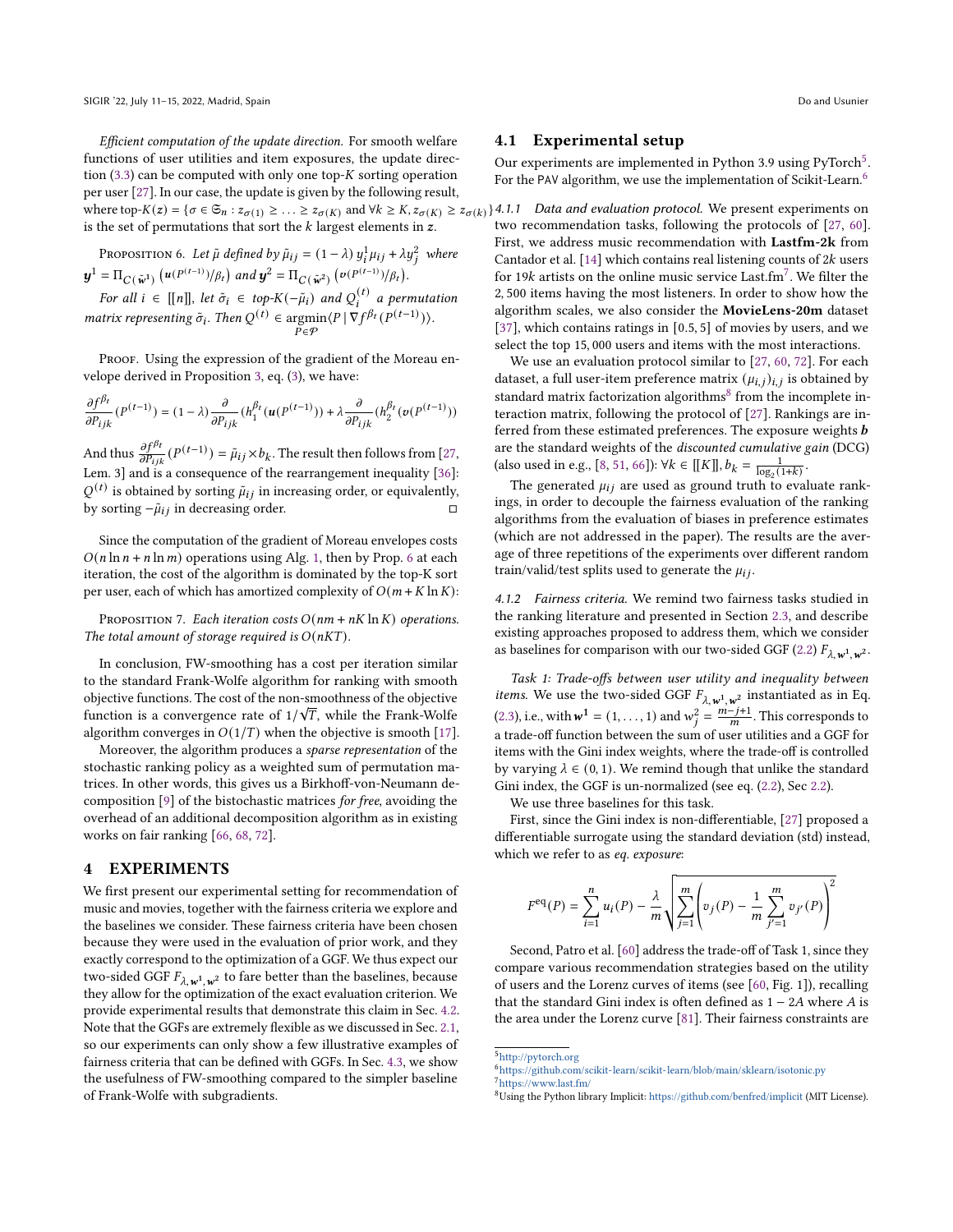slightly different though, as their algorithm  $FairRec<sup>9</sup>$  $FairRec<sup>9</sup>$  $FairRec<sup>9</sup>$  guarantees envy-freeness for users, and a minimum exposure of  $\frac{\lambda n ||b||}{m}$  for every item, where  $\lambda$  is the user-item tradeoff parameter.

Finally, we use the additive welfare function [\(2.4\)](#page-3-1) (refered to as *welf*) with the recommended values  $\alpha_1 \in \{-2, 0, 1\}$  and  $\alpha_2 = 0$  [\[27\]](#page-9-6), and varying  $\lambda \in (0, 1)$  as third baseline. We only report the result of  $\alpha_1 = 1$  since it obtained overall better performances on this task.

Task 2: Two-sided fairness. We consider trade-offs between the cumulative utility of the q fraction of worst-off users, where  $q \in$ {0.25, 0.5}, and inequality between items measured by the Gini index, as in [\[27\]](#page-9-6). For this task, we instantiate the two-sided GGF  $F_{\lambda,\mathbf{w}^1,\mathbf{w}^2}$  as follows: the GGF for users is given by Eq. [\(2.3\)](#page-2-3) with parameters  $(q, \omega)$  in  $\{0.25, 0.5\} \times \{0.25, 0.5, 1\}$ , and the GGF for items uses the Gini index weights  $w_j = \frac{m-j+1}{m}$ . We generate trade-offs between user fairness and item fairness by varying  $\lambda \in (0, 1)$ .

The baseline approach for this task is welf, the additive welfare function [\(2.4\)](#page-3-1), still with the recommended values  $\alpha_1 \in \{-2, 0, 1\}$ and  $\alpha_2 = 0$  and varying  $\lambda \in (0, 1)$ . We only report the results of  $\alpha_1$  = −2 as they obtained the best performances on this task.

#### <span id="page-6-1"></span>4.2 Results

We now present experiments that illustrate the effectiveness of the two-sided GGF approach on Task 1 and 2.

For each fairness method, Pareto frontiers are generated by varying  $\lambda$ . Since Patro et al. [\[60\]](#page-10-14)'s algorithm *FairRec* does not scale, we compare to FairRec only on Lastfm-2k.

We optimize  $F_{\lambda, \mathbf{w}^1, \mathbf{w}^2}$  using FW-smoothing with  $\beta_0 = 100$  and  $T = 5k$  for Lastfm-2k, and  $\beta_0 = 1000$  and  $T = 50k$  for MovieLens.  $F<sup>welf</sup>$  and  $F<sup>eq</sup>$  are optimized with the Frank-Wolfe method of [\[27\]](#page-9-6) for  $T = 1k$  and  $T = 5k$  iterations respectively for Lastfm-2k and MovieLens. This is the number of iterations recommended by [\[27\]](#page-9-6), while we need more interactions for FW-smoothing because its convergence is  $O(\frac{1}{\sqrt{T}})$  rather than  $O(\frac{1}{T})$  because of non-smoothness.

We first focus on Lastfm-2k. On Task 1, Fig.  $1(a)$ , the GGF (red + curve) obtains the best trade-off between total utility of users and Gini inequality between items, compared to FairRec and eq. exposure. It fares better than *eq. exposure* (orange  $\times$ ) on this task because *eq.* exposure reduces inequality between items by minimizing the std of exposures, while GGF with weights  $w_i^2 = \frac{m - j + 1}{m}$  minimizes the Gini index. This shows that Task 1 can be addressed by directly optimizing the Gini index, thanks to GGFs with FW-smoothing.

For Task 2, Fig.  $1(b)$  and  $1(c)$  depicts the trade-offs achieved between the utility of the 25% / 50% worst-off users and inequality among items. First, we observe that the more weight  $\omega$  is put on the  $q$ -% worst-off in GGF, the higher the curve, which is why we observe the ordering green  $\Box \prec$  red +  $\prec$  purple  $\diamond$  for GGF, on both 25% and 50% trade-offs plots. Second, as expected, welf is outperformed by our two-sided GGF with instantiation [\(2.3\)](#page-2-3) and  $(q, \omega) = (q, 1)$ (purple  $\diamond$ ), since it corresponds to the optimal settings for this task.

Figures  $1(e)$ , $1(f)$ , $1(g)$  illustrates the same trade-offs on Movie-Lens. Results are qualitatively similar: by adequately parameterizing GGFs, we obtain the best guarantees on each fairness task.

Overall, these results show that even though the baseline approaches obtain non-trivial performances on the two fairness tasks above, the direct optimization of the trade-offs involving the Gini index or points of the Lorenz curves, which is possible thanks to our algorithm, yields significant performance gains. Moreover, we reiterate that these two tasks are only examples of fairness criteria that GGFs can formalize, since by varying the weights we can obtain all Lorenz-efficient rankings (Prop. [2\)](#page-2-4).

#### <span id="page-6-2"></span>4.3 Convergence diagnostics

We now demonstrate the usefulness of FW-smoothing for optimizing GGF objectives, compared to simply using the Frank-Wolfe method of [\[27\]](#page-9-6) with a subgradient of the GGF (FW-subgradient). We note that a subgradient of  $q_w(x)$  is given by  $w_{\sigma^{-1}}$ , where  $\sigma \in \text{argsort}(-x)$ . More precisely, FW-subgradient is also equivalent to using subgradients of  $-g_{\mathbf{w}^1}$  and  $-g_{\mathbf{w}^2}$  in Line 3 of Alg. [2,](#page-4-1) instead of  $\nabla f^{\beta_t}(P^{(t)})$ , ignoring the smoothing parameters  $\beta_t$ . FWsubgradient is simpler than FW-smoothing, but it is not guaranteed to converge [\[55\]](#page-10-23). The goal of this section is to assess whether the smoothing is necessary in practice.

We focus on the two-sided GGF [\(2.3\)](#page-2-0) of Task 1 on Lastfm-2k and MovieLens, using FW-subgradient and FW-smoothing with different values of  $\beta_0$ . Figure [1\(d\)](#page-7-6) depicts the objective value as a function of the number of iterations, averaged over three seeds (the colored bands represent the std), on Lastfm-2k. We observe that FW-subgradient (blue dotted curve) plateaus at a suboptimum. In contrast, FW-smoothing converges (orange dotted and green dash-dot curves), and the convergence is faster for larger  $\beta_0$ . On MovieLens (Fig [1\(h\)\)](#page-7-7), FW-subgradient converges to the optimal solution, but it is still slower than FW-smoothing with  $\beta_0 = 1000$ .

In conclusion, even though FW-subgradient reaches the optimal performance on Movielens for this set of parameters, it is still possible that FW-subgradient plateaus at significantly suboptimal solutions. The use of smoothing is thus not only necessary for theoretical convergence guarantees, but also in practice. In addition, FW-smoothing has comparable computational complexity to FWsubgradient since the computation cost is dominated by the sort operations in Alg. [2.](#page-4-1)

# <span id="page-6-0"></span>5 RECIPROCAL RECOMMENDATION

#### 5.1 Extension of the framework and algorithm

We show that our whole method for fair ranking readily applies to reciprocal recommendation tasks, such as the recommendation of friends or dating partners, or in job search platforms.

Reciprocal recommendation framework. The recommendation framework we discussed thus far depicted "one-sided" recommendation, in the sense that only items are being recommended. In reciprocal recommendation problems [\[57\]](#page-10-32), users are also items who can be recommended to other users (the item per se is the user's profile or CV), and they have preferences over other users.

In this setting,  $n = m$  and  $\mu_{ij}$  denotes the mutual preference value between  $i$  and  $j$  (e.g., the probability of a "match" between  $i$  and  $j$ ). Following [\[27\]](#page-9-6), we extend our previous framework to reciprocal recommendation by introducing the  $two-sided$  utility of a user  $i$ , which sums the utility  $\overline{u}_i(P)$  derived by *i* from the recommendations

<span id="page-6-3"></span> $9$ [\[60\]](#page-10-14) consider unordered recommendation lists with a uniform attention model. We transform them into ordered lists using the order output by FairRec, and adapt the item-side criterion of minimal exposure to the position-based model.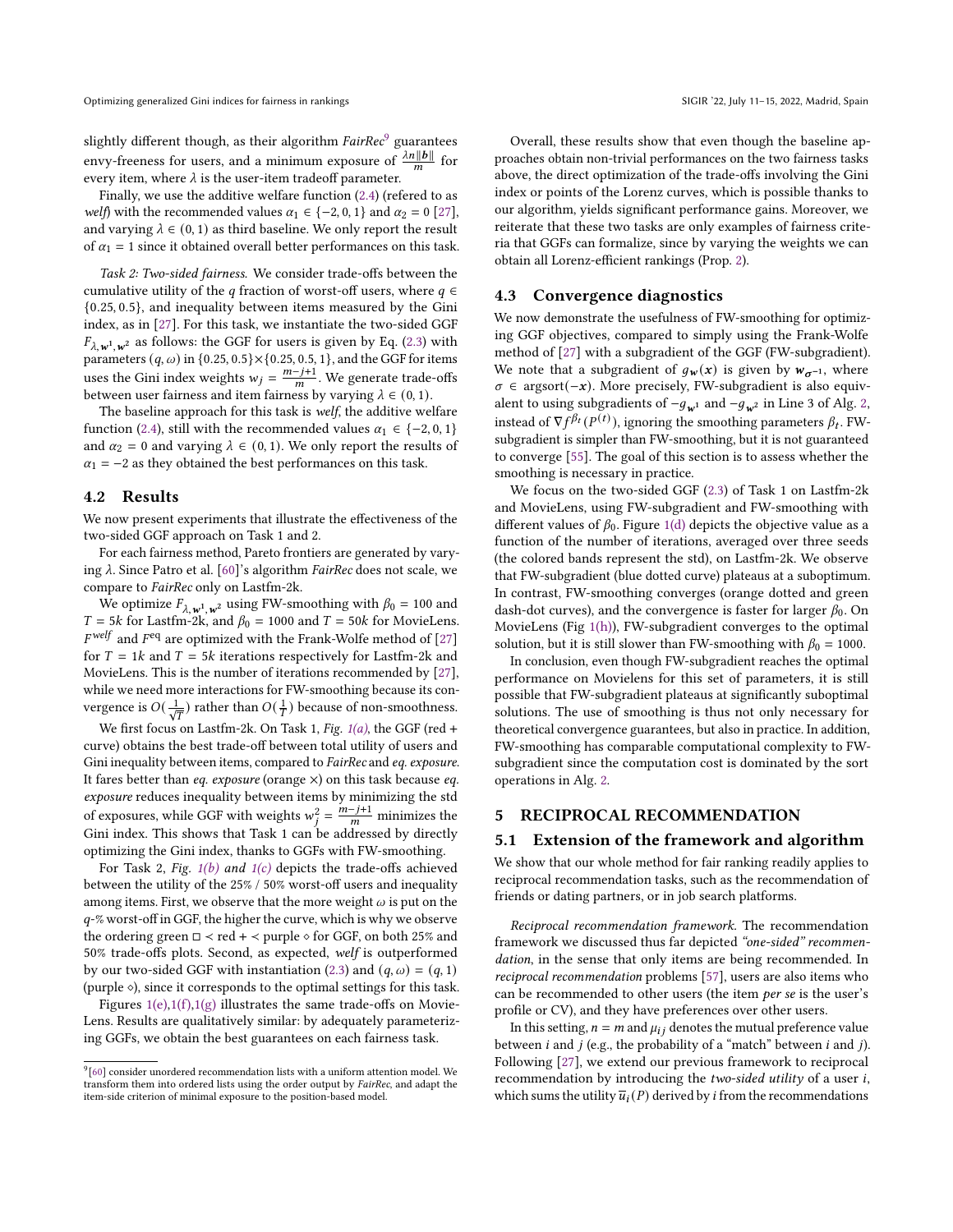<span id="page-7-0"></span>

<span id="page-7-2"></span><span id="page-7-1"></span>(a) Total user utility vs. inequality be-(b) Utility of the 25% worse-off users vs. (c) Utility of the 50% worse-off users vs. (d) Optimization of GGF [\(2.3\)](#page-2-0) with  $\lambda$  = tween items. GGF is instantiated as [\(2.3\)](#page-2-0). inequality between items. GGF is instan-inequality between items. GGF is instan-0.5 tiated as [\(2.3\)](#page-2-3) with parameters  $(q, \omega)$ . tiated as [\(2.3\)](#page-2-3) with parameters  $(q, \omega)$ .



<span id="page-7-4"></span><span id="page-7-3"></span>(e) Total user utility vs. inequality be-(f) Utility of the 25% worse-off users vs.(g) Utility of the 50% worse-off users vs.(h) Optimization of GGF [\(2.3\)](#page-2-0) with  $\lambda =$ tween items. GGF is instantiated as [\(2.3\)](#page-2-0), inequality between items. GGF is instan-inequality between items. GGF is instan-0.5 tiated as [\(2.3\)](#page-2-3) with parameters  $(q, \omega)$ . tiated as [\(2.3\)](#page-2-3) with parameters  $(q, \omega)$ .

Figure 1: Summary of the results on Lastfm-2k (top row) and MovieLens (bottom row). (Left 3 columns): Trade-offs achieved by competing methods on various fairness criteria, when varying  $\lambda \in [0,1]$ . (Right column): Convergence of FW-subgradient compared to FW-smoothing, for various values of  $\beta_0$ . FW-subgradient is not guaranteed to converge to an optimum.

it gets, and the utility  $\overline{v}_i(P)$  from being recommended to other users:

$$
u_i(P) = \overline{u}_i(P) + \overline{v}_i(P) = \sum_{i,j} (\mu_{ij} + \mu_{ji}) P_{ij}^{\mathsf{T}} \mathbf{b}
$$
  
where  $\overline{u}_i(P) = \sum_{i=1}^n \mu_{ij} P_{ij}^{\mathsf{T}} \mathbf{b}$  and  $\overline{v}_i(P) = \sum_{j=1}^n \mu_{ij} P_{ij}^{\mathsf{T}} \mathbf{b}$ .

<span id="page-7-10"></span>Objective and optimization. The two-sided GGF objective [\(2.2\)](#page-1-1) in reciprocal recommendation simply becomes one GGF of two-sided utilities, and it is specified by a single weighting vector  $w$ :

$$
\max_{P \in \mathcal{P}} \{ F_{\mathbf{w}}(P) := g_{\mathbf{w}}(\mathbf{u}(P)) \}.
$$
\n(11)

The choice of  $w$  controls the degree of priority to the worse-off in the user population. We show in our experiments in Section [5.2](#page-7-8) that in reciprocal recommendation too, the GGF objective can be adequately parameterized to address existing fairness criteria.

 $F_w$  can be optimized using our algorithm FW-smoothing. Since there is only one GGF, the subroutine Alg. [1](#page-3-4) is simply used once per iteration to project onto  $C(\tilde{w})$ , and obtain  $\mathbf{y} = \Pi_{C(\tilde{w})} \left( \frac{\mathbf{u}(P^{(t-1)})}{\beta_t} \right)$  in Line 3 of Algorithm [2.](#page-4-1) Line 5 becomes  $\tilde{\mu}_{ij} = (1 - \lambda) y_i \mu_{ij} + \lambda y_j \mu_{ji}$ .

Our method for fair ranking is thus general enough to address both one-sided and reciprocal recommendation, using the notion of two-sided utility from Do et al. [\[27\]](#page-9-6).

#### <span id="page-7-8"></span><span id="page-7-7"></span><span id="page-7-6"></span><span id="page-7-5"></span>5.2 Experiments

Similarly to our experiments in Sec. [4.2,](#page-6-1) the goal of these experiments is to demonstrate that in reciprocal recommendation, GGF can be parameterized to exactly optimize for existing fairness criteria, outperforming previous approaches designed to address them.

Data. We reproduce the experimental setting of [\[27\]](#page-9-6) who also study fairness in reciprocal recommendation. We simulate a friend recommendation task from the Higgs Twitter dataset [\[24\]](#page-9-21), which contains directed follower links on the social network Twitter. We consider a mutual follow as a "match", and we keep users having at least 20 matches, resulting in a subset of  $13k$  users. We estimate mutual scores  $\mu_{ij}$  (i.e., match probabilities) by matrix factorization.

5.2.1 Fairness criteria. Similarly to Section [4.1.2,](#page-5-6) we state two fairness tasks that previously appeared in the literature, we instantiate the GGF objective  $F_w$  for each task and describe existing baselines.

<span id="page-7-9"></span>Task 1: Trade-offs between total utility and inequality of utility among users. Although reciprocal recommendation received less attention in the fairness literature, an existing requirement is to mitigate inequalities in utility between users [\[5,](#page-9-22) [41\]](#page-10-33), similarly to the eq. exposure criterion in one-sided recommendation. This leads to a trade-off between the sum of utilities and inequality typically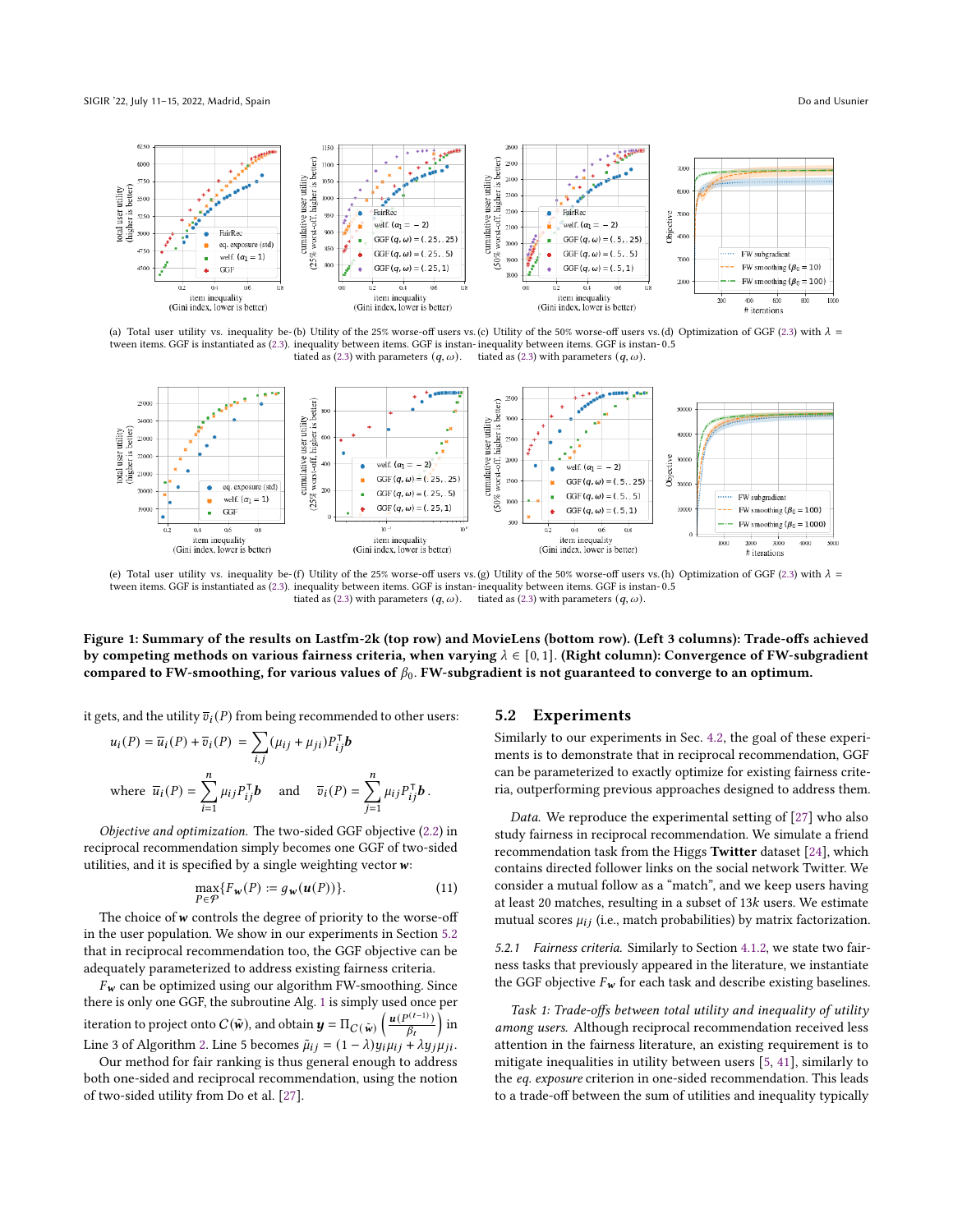<span id="page-8-2"></span><span id="page-8-1"></span>

<span id="page-8-3"></span>(a) Total utility vs. inequality. GGF is in-(b) Total utility vs. utility of the 25% worse-stantiated as [\(5.2.1\)](#page-7-9) and we vary  $\lambda$ . off. GGF is instantiated as  $(2.3)$  with  $q =$ 0.25 and varying  $\omega.$ 

#### Figure 2: Fairness trade-offs achieved by competing methods on reciprocal recommendation on Twitter. They are generated by varying  $\lambda$  for eq. utility and GGF, and  $\alpha$  for welf.

measured by the Gini index. For Task 1, we use the GGF [\(5.1\)](#page-7-10) with  $w_i = (1 - \lambda) + \lambda \cdot \frac{n - i + 1}{n}$ , which yields a trade-off function between the sum of utilities and inequality of utilities, and we vary  $\lambda$  in (0, 1) to generate such trade-offs:

$$
F_w(P) = (1 - \lambda) \sum_{i=1}^n u_i(P) + \lambda \sum_{i=1}^n \frac{n - i + 1}{n} u_i^{\uparrow}(P).
$$
 (12)

We use two baselines for this task.

First, similarly to eq. exposure, to bypass the nonsmoothness of the Gini index, [\[27\]](#page-9-6) optimize a surrogate with std, named eq. utility:

$$
F^{\text{eq}}(P) = \sum_{i=1}^{n} u_i(P) - \frac{\lambda}{n} \sqrt{\sum_{i=1}^{n} \left( u_i(P) - \frac{1}{n} \sum_{i'=1}^{n} u_{i'}(P) \right)^2}.
$$

Second, the welfare function  $welf(2.4)$  $welf(2.4)$  of  $[27]$  is used in reciprocal recommendation as a single sum:  $F^{welf}(P) = \sum_{i=1}^{n} \phi(u_i(P), \alpha)$ where  $\phi$  is defined in Sec. [2.3.](#page-2-2) We study welf as baseline by varying  $\alpha$ , which controls the redistribution of utility in the user population.

Task 2: Trade-offs between total utility and utility of the worse-off. The main task studied by [\[27\]](#page-9-6) with welf is to trade-off between the total utility and the cumulative utility of the  $q$  fraction of worse-off users. For this task, we instantiate the GGF with [\(2.3\)](#page-2-3), with fixed quantile  $q = 0.25$  and we vary  $\omega$  to generate trade-offs between total utility and cumulative utility of the 25% worst-off.

We compare it to the *welf* baseline where  $\alpha$  is varied as in [\[27\]](#page-9-6).

#### 5.2.2 Fairness trade-offs results.

Results. We now demonstrate that in reciprocal recommendation too, GGF is the most effective approach in addressing existing fairness criteria. We optimize the GGF  $F_w(P)$  using FW-smoothing with  $\beta_0 = 10$  for  $T = 50k$  iterations, and optimize  $F^{welf}$  and  $F^{eq}$ using Frank-Wolfe for  $T = 5k$  iterations.

Figure [2](#page-8-1) depicts the trade-offs obtained by the competing approaches on the fairness tasks 1 and 2, on the Twitter dataset. Fig. [2\(a\)](#page-8-2) illustrates the superiority of GGF (green  $\Box$ ) on Task 1, despite good performance of the baselines  $eq.$  utility (orange  $\times$ ) and welf (blue ◦). As in one-sided recommendation with eq. exposure, the

reason why eq. utility achieves slightly worse trade-offs on this fairness task is because it minimizes the std as a surrogate to the Gini index, instead of the Gini index itself as GGF does. For Task 2, on Fig[.2\(b\),](#page-8-3) we observe that GGF with parameterization [\(2.3\)](#page-2-3) (green  $\Box$ ) is the most effective. This is because unlike the welf approach (blue  $\circ$ ) of [\[27\]](#page-9-6) who address this fairness task, this form of GGF is exactly designed to optimize for utility quantiles.

#### <span id="page-8-0"></span>6 RELATED WORK

Algorithmic fairness. Fairness in ranking and recommendation systems is an active area of research. Since recommender systems involve multiple stakeholders [\[1,](#page-9-23) [12\]](#page-9-24), fairness has been considered from the perspective of both users and item producers. On the user side, a common goal is to prevent disparities in recommendation performance across sensitive groups of users [\[29,](#page-9-1) [47\]](#page-10-1). On the item side, authors aim to prevent winner-take-all effects [\[2\]](#page-9-2) by redistributing exposure across groups of producers, either towards equal exposure, or equal ratios of exposure to relevance [\[8,](#page-9-3) [26,](#page-9-4) [43,](#page-10-34) [66\]](#page-10-3), sometimes measured by the classical Gini index [\[51,](#page-10-4) [74\]](#page-10-35).

Some authors consider fairness for both users and items, often by applying existing user or item criteria simultaneously to both sides, such as [\[5,](#page-9-22) [72,](#page-10-15) [78\]](#page-10-20). [\[28,](#page-9-25) [60\]](#page-10-14) instead discuss two-sided fairness with envy-freeness as user-side criterion, while [\[25\]](#page-9-26) propose to use generalized cross entropy to measure unfairness among sensitive groups of users and items. [\[77\]](#page-10-36) recently considered two-sided fairness in recommendation as a multi-objective problem, where each objective corresponds to a different fairness notion, either for users or items. Similarly, Mehrotra et al. [\[48\]](#page-10-22) aggregate multiple recommendation objectives using a GGF, in a contextual bandit setting. In their case, the aggregated objectives represent various metrics (e.g., clicks, dwell time) for various stakeholders. Unlike these two works [\[48,](#page-10-22) [77\]](#page-10-36), in our case the multiple objectives are the individual utilities of each user and item, and our goal is to be fair towards each entity by redistributing utility. To our knowledge, we are the first to use GGFs as welfare functions of users' and items' utilities for two-sided fairness in rankings.

Reciprocal recommender systems received comparatively less attention in the fairness literature, to the exception of [\[41,](#page-10-33) [58,](#page-10-37) [79\]](#page-10-38). The closest to our work is the additive welfare approach of [\[27\]](#page-9-6), which addresses fairness in both one-sided and reciprocal recommendation, and is extensively discussed in the paper, see Sec. [2.1.](#page-1-0)

In the broader fair machine learning community, several authors advocated for economic concepts [\[30\]](#page-9-27), using inequality indices to quantify and mitigate unfairness [\[38,](#page-10-39) [45,](#page-10-40) [67,](#page-10-41) [75\]](#page-10-42), taking an axiomatic perspective [\[18,](#page-9-28) [34,](#page-10-43) [76\]](#page-10-44) or applying welfare economics principles [\[39,](#page-10-45) [61\]](#page-10-46). GGFs, in particular, were recently applied to fair multiagent reinforcement learning, with multiple reward functions [\[13,](#page-9-13) [65,](#page-10-47) [85\]](#page-10-48). These works consider sequential decision-making problems without ranking, and their GGFs aggregate the objectives of a few agents (typically  $n < 20$ ), while in our ranking problem, there are as many objectives as there are users and items.

Nonsmooth convex optimization and differentiable ranking. Our work builds on nonsmooth convex optimization methods [\[54,](#page-10-29) [63\]](#page-10-49), and in particular variants of the Frank-Wolfe algorithm [\[31,](#page-9-7) [40\]](#page-10-24) for nonsmooth problems [\[44,](#page-10-8) [62,](#page-10-50) [71,](#page-10-9) [83\]](#page-10-10). The recent algorithm of [\[71\]](#page-10-9) is a Frank-Wolfe variant which uses the Moreau envelope like us.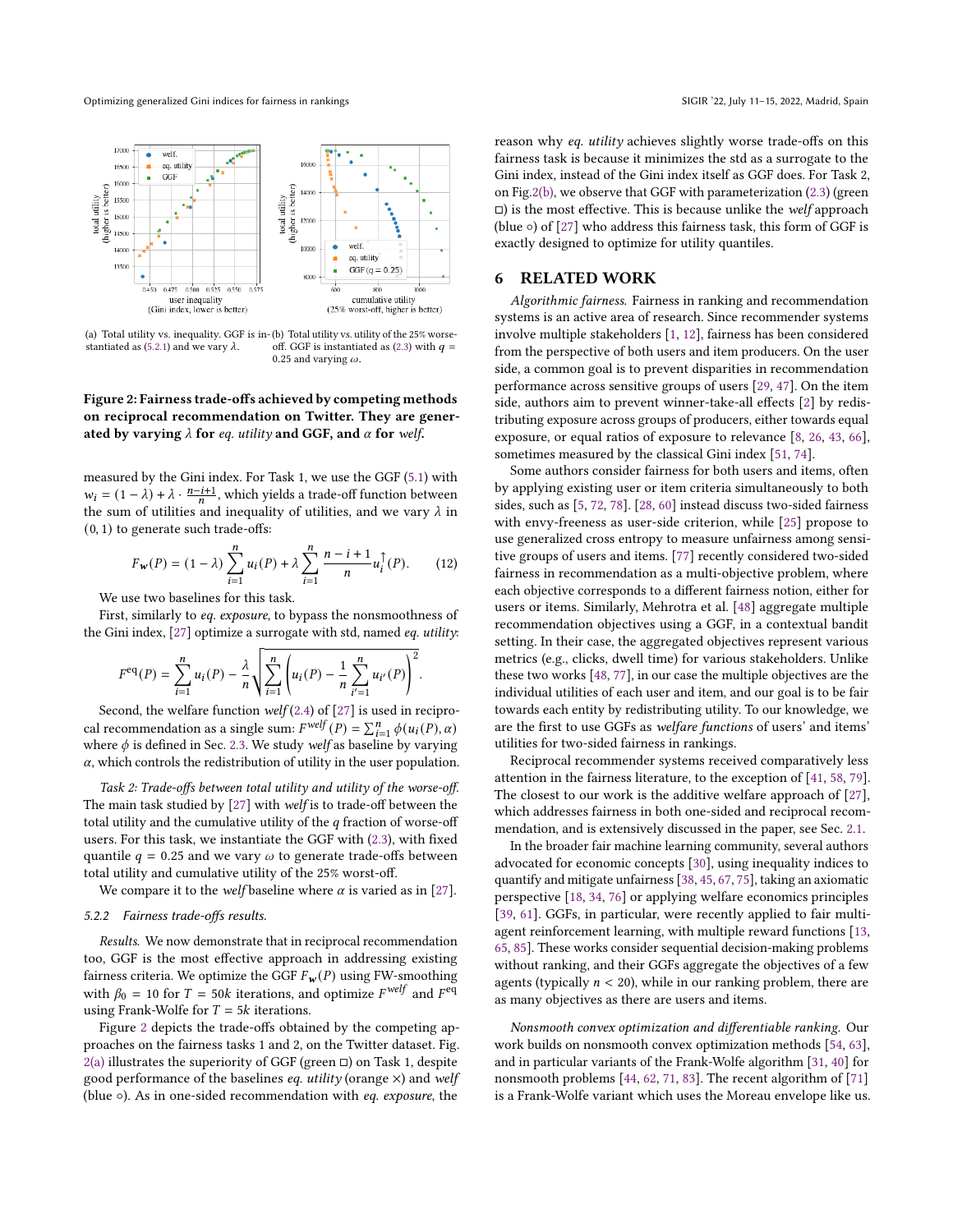Its number of first-order calls is optimal, but this is at the cost of a more complex algorithm with inner loops that make it slow in practice. In our case, since the calculation of the gradient is not a bottleneck, we use the simpler algorithm of Lan [\[44\]](#page-10-8), which applies Frank-Wolfe to the Moreau envelope of the nonsmooth objective.

Our technical contribution is also related to the literature on differentiable ranking, which includes a large body of work on approximating learning-to-rank metrics [\[3,](#page-9-29) [15,](#page-9-30) [70\]](#page-10-51), and recent growing interest in designing smooth ranking modules [\[10,](#page-9-16) [21,](#page-9-31) [35\]](#page-10-52) for endto-end differentiation pipelines. The closest method to ours is the differentiable sorting operator of Blondel et al. [\[10\]](#page-9-16), which also relies on isotonic regression. The differences between our approaches are explained in Remark [1.](#page-4-5)

# <span id="page-9-8"></span>7 CONCLUSION

We proposed generalized Gini welfare functions as a flexible method to produce fair rankings. We addressed the challenges of optimizing these welfare functions by leveraging Frank-Wolfe methods for nonsmooth objectives, and demonstrated their efficiency in ranking applications. Our framework and algorithm applies to both usual recommendation of movies or music, and to reciprocal recommendation scenarios, such as dating or hiring.

Generalized Gini welfare functions successfully address a large variety of fairness requirements for ranking algorithms. On the one hand, GGFs are effective in reducing inequalities, since they generalize the Gini index in economics. Optimizing them allows to meet the requirements of equal utility criteria, largely advocated by existing work on fair recommendation [\[5,](#page-9-22) [60,](#page-10-14) [66,](#page-10-3) [78\]](#page-10-20). On the other hand, GGFs effectively increase the utility of the worse-off, which is usually measured by quantile ratios in economics, and has been recently considered as a fairness criterion in ranking [\[27\]](#page-9-6).

Our approach is limited to fairness considerations at the stage of inference. It does not address potential biases arising at other parts of the recommendation pipeline, such as in the estimation of preferences. Moreover, we considered a static model, which does not accounts for real-world dynamics, such as responsiveness in two-sided markets [\[68\]](#page-10-30), feedback loops in the learning process [\[11\]](#page-9-32), and the changing nature of the users' and items' populations [\[51\]](#page-10-4) and preferences [\[42\]](#page-10-53). Addressing these limitations, in combination with our method, are interesting directions for future research.

### ACKNOWLEDGMENTS

We would like to thank Sam Corbett-Davies for his thoughtful feedback on this work.

#### REFERENCES

- <span id="page-9-23"></span>[1] Himan Abdollahpouri, Gediminas Adomavicius, Robin Burke, Ido Guy, Dietmar Jannach, Toshihiro Kamishima, Jan Krasnodebski, and Luiz Pizzato. 2020. Multistakeholder recommendation: Survey and research directions. User Modeling and User-Adapted Interaction 30, 1 (2020), 127–158.
- <span id="page-9-2"></span>[2] Himan Abdollahpouri, Masoud Mansoury, Robin Burke, and Bamshad Mobasher. 2019. The unfairness of popularity bias in recommendation. arXiv preprint arXiv:1907.13286 (2019).
- <span id="page-9-29"></span>[3] Ryan Prescott Adams and Richard S Zemel. 2011. Ranking via sinkhorn propagation. arXiv preprint arXiv:1106.1925 (2011).
- <span id="page-9-9"></span>[4] Anthony B Atkinson. 1970. On the measurement of inequality. Journal of economic theory 2, 3 (1970), 244–263.
- <span id="page-9-22"></span>[5] Kinjal Basu, Cyrus DiCiccio, Heloise Logan, and Noureddine El Karoui. 2020. A Framework for Fairness in Two-Sided Marketplaces. arXiv preprint arXiv:2006.12756 (2020).
- <span id="page-9-18"></span>[6] Amir Beck and Marc Teboulle. 2012. Smoothing and first order methods: A unified framework. SIAM Journal on Optimization 22, 2 (2012), 557–580.
- <span id="page-9-17"></span>[7] Michael J Best, Nilotpal Chakravarti, and Vasant A Ubhaya. 2000. Minimizing separable convex functions subject to simple chain constraints. SIAM Journal on Optimization 10, 3 (2000), 658–672.
- <span id="page-9-3"></span>[8] Asia J Biega, Krishna P Gummadi, and Gerhard Weikum. 2018. Equity of attention: Amortizing individual fairness in rankings. In The 41st international acm sigir conference on research & development in information retrieval. 405–414.
- <span id="page-9-19"></span>Garrett Birkhoff. 1940. Lattice theory. Vol. 25. American Mathematical Soc.
- <span id="page-9-16"></span>Mathieu Blondel, Olivier Teboul, Quentin Berthet, and Josip Djolonga. 2020. Fast differentiable sorting and ranking. In International Conference on Machine Learning. PMLR, 950–959.
- <span id="page-9-32"></span>[11] Léon Bottou, Jonas Peters, Joaquin Quiñonero-Candela, Denis X Charles, D Max Chickering, Elon Portugaly, Dipankar Ray, Patrice Simard, and Ed Snelson. 2013. Counterfactual reasoning and learning systems: The example of computational advertising. The Journal of Machine Learning Research 14, 1 (2013), 3207–3260.
- <span id="page-9-24"></span>[12] Robin Burke. 2017. Multisided fairness for recommendation. arXiv preprint arXiv:1707.00093 (2017).
- <span id="page-9-13"></span>[13] Róbert Busa-Fekete, Balázs Szörényi, Paul Weng, and Shie Mannor. 2017. Multiobjective bandits: Optimizing the generalized Gini index. In International Conference on Machine Learning. PMLR, 625–634.
- <span id="page-9-20"></span>[14] Iván Cantador, Peter Brusilovsky, and Tsvi Kuflik. 2011. 2nd Workshop on Information Heterogeneity and Fusion in Recommender Systems (HetRec 2011). In Proceedings of the 5th ACM conference on Recommender systems (Chicago, IL, USA) (RecSys 2011). ACM, New York, NY, USA.
- <span id="page-9-30"></span>[15] Olivier Chapelle and Mingrui Wu. 2010. Gradient descent optimization of smoothed information retrieval metrics. Information retrieval 13, 3 (2010), 216– 235.
- <span id="page-9-15"></span>[16] Xi Chen, Qihang Lin, Seyoung Kim, Jaime G Carbonell, and Eric P Xing. 2012. Smoothing proximal gradient method for general structured sparse learning. arXiv preprint arXiv:1202.3708 (2012).
- <span id="page-9-14"></span>[17] Kenneth L Clarkson. 2010. Coresets, sparse greedy approximation, and the Frank-Wolfe algorithm. ACM Transactions on Algorithms (TALG) 6, 4 (2010), 1–30.
- <span id="page-9-28"></span>[18] Cyrus Cousins. 2021. An axiomatic theory of provably-fair welfare-centric machine learning. Advances in Neural Information Processing Systems 34 (2021). [19] Frank A Cowell. 1988. Inequality decomposition: three bad measures. Bulletin of
- <span id="page-9-11"></span>Economic Research 40, 4 (1988), 309–312.
- <span id="page-9-5"></span>[20] Frank A Cowell. 2000. Measurement of inequality. Handbook of income distribution 1 (2000), 87–166.
- <span id="page-9-31"></span>[21] Marco Cuturi, Olivier Teboul, and Jean-Philippe Vert. 2019. Differentiable Ranking and Sorting using Optimal Transport. In Advances in Neural Information Processing Systems. 6858–6868.
- <span id="page-9-12"></span>[22] Hugh Dalton. 1920. The measurement of the inequality of incomes. The Economic Journal 30, 119 (1920), 348–361.
- <span id="page-9-0"></span>[23] Amit Datta, Michael Carl Tschantz, and Anupam Datta. 2015. Automated experiments on ad privacy settings. Proceedings on Privacy Enhancing Technologies 2015, 1 (2015), 92–112.
- <span id="page-9-21"></span>[24] Manlio De Domenico, Antonio Lima, Paul Mougel, and Mirco Musolesi. 2013. The anatomy of a scientific rumor. Scientific reports 3, 1 (2013), 1-9.
- <span id="page-9-26"></span>[25] Yashar Deldjoo, Vito Walter Anelli, Hamed Zamani, Alejandro Bellogin, and Tommaso Di Noia. 2021. A flexible framework for evaluating user and item fairness in recommender systems. User Modeling and User-Adapted Interaction (2021), 1–55.
- <span id="page-9-4"></span>[26] Fernando Diaz, Bhaskar Mitra, Michael D Ekstrand, Asia J Biega, and Ben Carterette. 2020. Evaluating stochastic rankings with expected exposure. In Proceedings of the 29th ACM International Conference on Information & Knowledge Management. 275–284.
- <span id="page-9-6"></span>[27] Virginie Do, Sam Corbett-Davies, Jamal Atif, and Nicolas Usunier. 2021. Twosided fairness in rankings via Lorenz dominance. Advances in Neural Information Processing Systems 34 (2021).
- <span id="page-9-25"></span>[28] Virginie Do, Sam Corbett-Davies, Jamal Atif, and Nicolas Usunier. 2022. Online certification of preference-based fairness for personalized recommender systems. In Proceedings of the AAAI Conference on Artificial Intelligence, Vol. 36.
- <span id="page-9-1"></span>[29] Michael D Ekstrand, Mucun Tian, Ion Madrazo Azpiazu, Jennifer D Ekstrand, Oghenemaro Anuyah, David McNeill, and Maria Soledad Pera. 2018. All the cool kids, how do they fit in?: Popularity and demographic biases in recommender evaluation and effectiveness. In Conference on Fairness, Accountability and Transparency. PMLR, 172–186.
- <span id="page-9-27"></span>[30] Jessie Finocchiaro, Roland Maio, Faidra Monachou, Gourab K Patro, Manish Raghavan, Ana-Andreea Stoica, and Stratis Tsirtsis. 2020. Bridging Machine Learning and Mechanism Design towards Algorithmic Fairness. arXiv preprint arXiv:2010.05434 (2020).
- <span id="page-9-7"></span>[31] Marguerite Frank and Philip Wolfe. 1956. An algorithm for quadratic programming. Naval research logistics quarterly 3, 1-2 (1956), 95–110.
- <span id="page-9-10"></span>[32] Arthur M Geoffrion. 1968. Proper efficiency and the theory of vector maximization. Journal of mathematical analysis and applications 22, 3 (1968), 618–630.